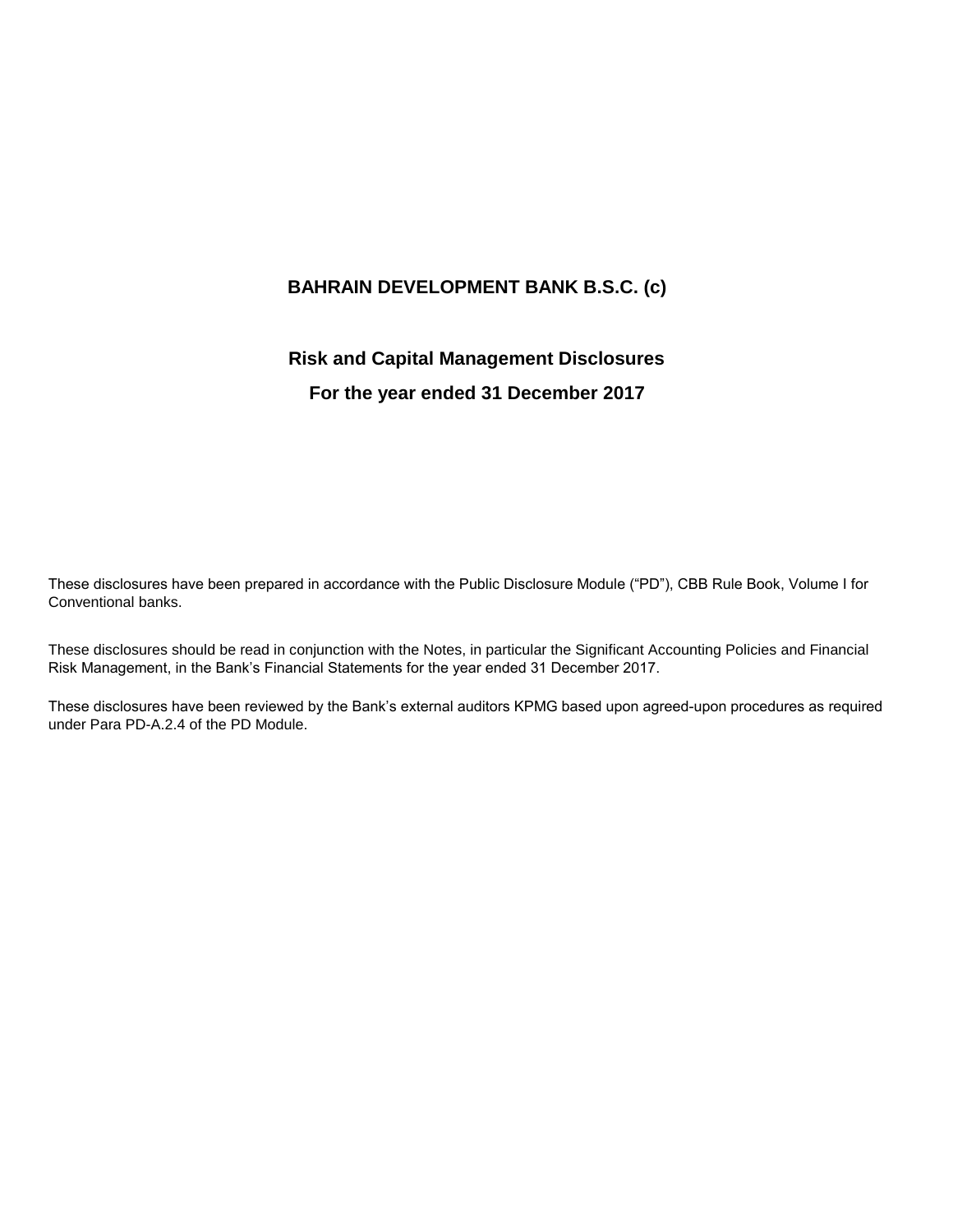#### **1 EXECUTIVE SUMMARY**

This report has been prepared in accordance with Pillar III disclosure requirements prescribed by the Central Bank of Bahrain, herein referred to as "CBB". The report has been designed to provide BDB Group's stakeholders with detailed information on the Bank's approach in managing capital and risk, having due regard to the operating environment.

The Bank applies the Basel framework in the measurement of its capital adequacy, and in its capital management strategy and risk management framework. CBB's Basel III capital rules and guidelines became effective on 1st January 2015 as the common framework for the implementation of the Basel Committee on Banking Supervision's (Basel Committee) Basel III capital adequacy framework for banks incorporated in the Kingdom of Bahrain.

BDB has adopted the Standardized Approach for Credit Risk, Market Risk and the Basic Indicator Approach for Operational Risk to determine the capital requirement.

The disclosures in this report are in addition to the disclosures set out in the consolidated financial statements for the year ended 31st December 2017 presented in accordance with the International Financial Reporting Standards (IFRS). Disclosures with respect to Corporate Governance and Remuneration are provided in relevant sections of the Annual Report.

#### **2 INTRODUCTION TO THE BASEL III FRAMEWORK**

The CBB's Basel III capital framework is based on three pillars consistent with the Basel III framework developed by the Basel Committee, as follows:-

- Pillar I: calculation of the Risk Weighted Assets (RWAs) and capital requirement.
- Pillar II: the supervisory review process, including the Internal Capital Adequacy Assessment Process (ICAAP).
- Pillar III: rules for the disclosure of risk management and capital adequacy information.

Amongst the three pillars, it is Pillar I that has been affected most and largely amended with the introduction of Basel III. Additional disclosure requirements have also been introduced under Pillar III.

#### **CBB CAPITAL ADEQUACY RULES:**

CBB minimum required total capital adequacy ratio (including CCB) increased from 12 percent to 12.5 percent, compared to 10.5 percent recommended by the Basel Committee. Moreover, there are newly introduced limits and minima by the CBB under Basel III, such as minimum Common Equity Tier 1 Capital Ratio "CET1" of 9 percent (including CCB) and minimum T1 Capital Ratio of 10.5 percent (including CCB).

The table below summarizes the approaches available for calculating RWAs for each risk type in accordance with the CBB's Basel III capital adequacy framework:

| Credit Risk           | <b>Market Risk</b>                                | <b>Operational Risk</b>                           |  |  |
|-----------------------|---------------------------------------------------|---------------------------------------------------|--|--|
| Standardised Approach | Standardised Approach<br>Internal Models Approach | Basic Indicator Approach<br>Standardised Approach |  |  |

For regulatory reporting purposes, BDB is using the Standardised Approach for credit risk and market risk, and Basic Indicator Approach for operational risk.

#### **i) Credit Risk**

Credit Risk represents the potential financial loss as a consequence of a customer's inability to honour the terms and conditions of a credit facility. Such risk is measured with respect to counterparties for both on-balance sheet assets and off-balance sheet items. The bank has a robust credit risk management architecture which is explained in greater detail in Note 26 of the Annual Report.

The Bank does not use any external credit assessment institutions and the risk rating for the exposures are based on the internal credit framework and policy guidelines of the Bank.

For regulatory reporting purposes, BDB is using the Standardised Approach for credit risk.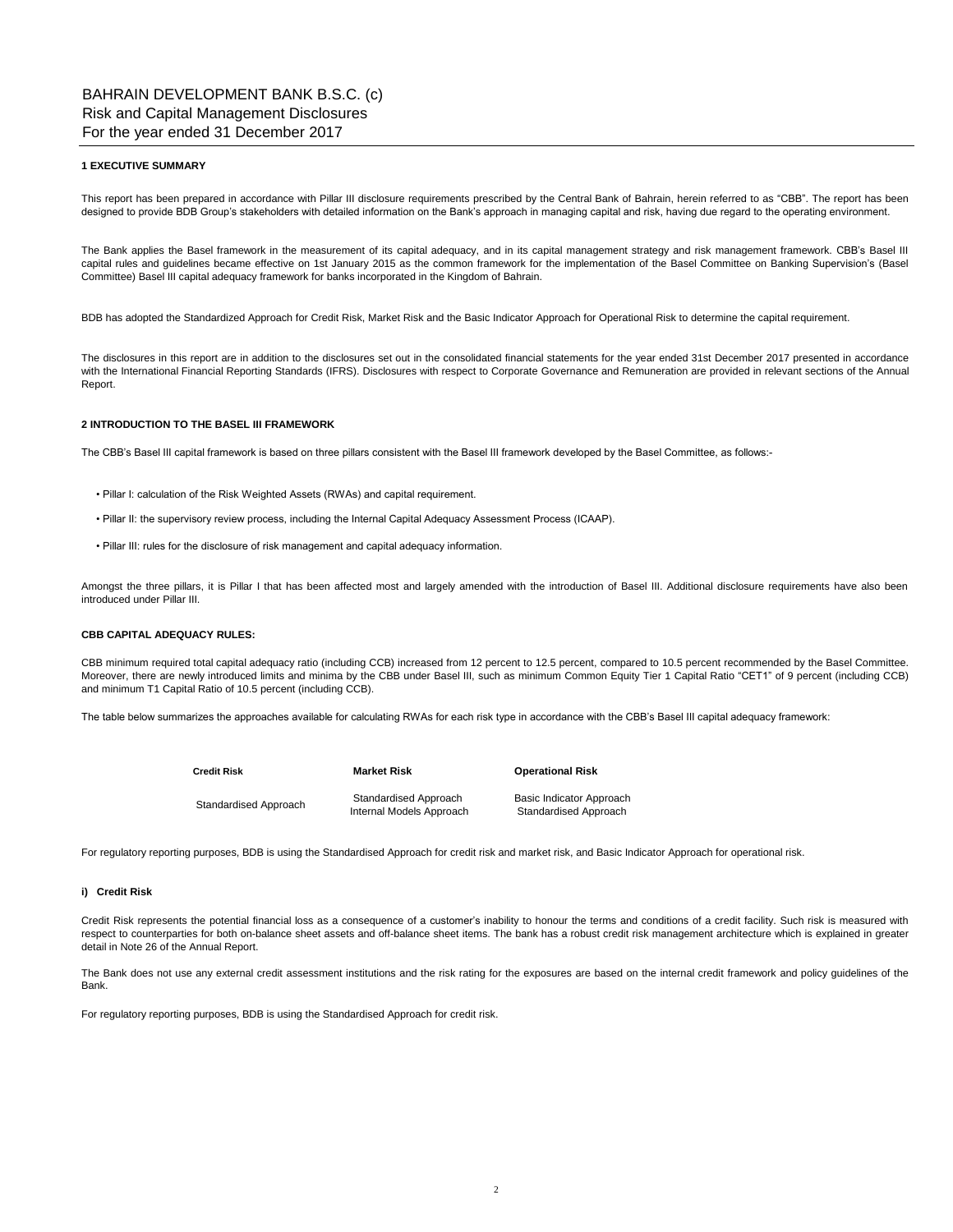#### **ii) Market Risk**

Market Risk is the risk of potential losses arising from movements in market prices of financial instruments as a result of changes in market rates (such as interest rates and foreign exchange rates).

For the regulatory market risk capital requirement, BDB is using the Standardised Approach for the calculation of regulatory market risk capital.

#### **iii) Operational Risk**

Operational Risk is the risk of monetary loss on account of human error, fraud, systems failures or the failure to record transactions. In order to manage and mitigate such risks, the Bank ensures that proper systems and resources (financial and personnel) are available to support the Bank's operations. Proper segregation of duties and other controls (including reconciliation, monitoring and reporting) are implemented to support the various operations and activities.

For the regulatory market risk capital requirement, BDB is using the Standardised Approach for the calculation of regulatory market risk capital.

#### **Regulatory Reforms**

The Bank is operating as a retail bank with special waivers under a license issued by the Central Bank of Bahrain ("CBB"), with headquarters and branches in Bahrain. The Bank's capital adequacy requirements are computed on a consolidated basis.

The Bank is evaluating Expected Credit Loss as per the guidelines in IFRS 9.

#### **3 GROUP STRUCTURE**

The Group's financial statements are prepared and published on a full consolidation basis, with all subsidiaries being consolidated in accordance with IFRS. The Group consists of the Bank and its following subsidiaries:

| Name                                       | <b>Country of</b><br>incorporation | Ownership<br>interest | Year end    |
|--------------------------------------------|------------------------------------|-----------------------|-------------|
| Bahrain Business Incubator Centre (S.P.C.) | Kingdom of Bahrain                 | 100%                  | 31 December |
| BDB SME Fund Company BSC ©*                | Kingdom of Bahrain                 | 99%                   | 31 December |
| Bahrain Export Development Center S.P.C    | Kingdom of Bahrain                 | 100%                  | 31 December |
| Al-Waha Venture Capital Fund Company       | Kingdom of Bahrain                 | 99%                   | 31 December |
| Middle East Corner Consultancy CO. WLL**   | Kingdom of Bahrain                 | 28.6%                 | 31 December |

\* The shareholders of BDB SME Fund Company in their meeting dated 14 December 2016, decided to voluntarily liquidate the Company. The Company does not have any operations.

\*\* The Bank is exposed, or has rights, to variable returns from its involvement with Middle East Corner Consultancy Co. WLL; and has the ability to affect those returns through its power over Middle East Corner Consultancy Co. WLL and thus is deemed as subsidiary of the Bank.

#### **Restrictions on capital and transfer of funds within the Group**

Since the Bank's subsidiaries are not regulated financial institution, there is no regulatory impediment to the transfer of retained earnings to the Bank. However, as a separate legally incorporated entity, the transfer of paid in capital and mandatory reserves would require shareholder action. As the major shareholder (either direct or indirect) in the entity, the Bank has the power to undertake the legal processes for the transfer of such capital. The Bank's subsidiaries are registered and domiciled in Bahrain and there are no exchange controls or other restrictions on the transfer of funds.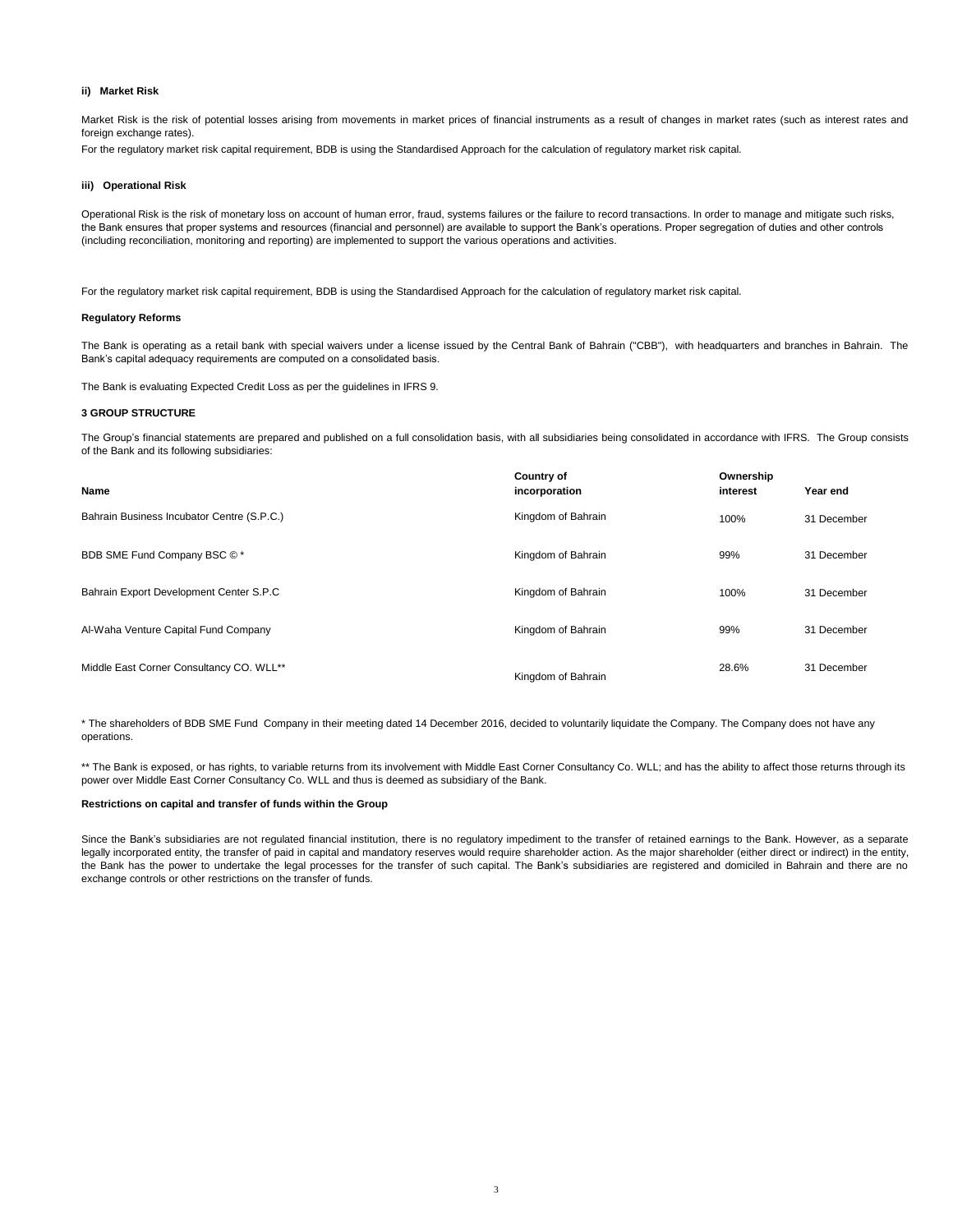## **4 CAPITAL STRUCTURE AND CAPITAL ADEQUACY**

The Bank's regulatory capital base comprises of (a) CET 1 capital which includes share capital, reserves and retained earnings. (b) Tier 2 capital which consist of general loan loss provisions.

#### **Capital structure, minimum capital and capital adequacy**

The Bank's paid up capital consists only of ordinary shares and does not have any other type of capital instruments.

The Bank's regulatory capital base is as detailed below:

|                                              | As at 31-12-2017 |
|----------------------------------------------|------------------|
| <b>Common Equity Tier 1 (CET1)</b>           |                  |
| Issued and full paid ordinary shares         | 65,000           |
| Legal / Statutory reserve                    | 1,186            |
| Retained earnings                            | 10,121           |
| Other reserves                               | 4,048            |
| <b>Current year Loss</b>                     | (7,660)          |
| Total Common Equity Tier 1 (CET1) (A)        | 72,695           |
| Additional Tier 1 (AT1)                      |                  |
| Total Tier 1 (T1)                            | 72,695           |
| Tier 2 Capital (T2)                          |                  |
| General loan loss provisions                 | 940              |
| Total Tier 2 (T2) (B)                        | 940              |
| Total Capital Base (Tier 1 + Tier 2) (C=A+B) | 73,635           |

|                                       | <b>Credit</b><br><b>Exposure</b><br>before credit<br>risk mitigant | Eligible<br>credit Risk<br>mitigant | <b>Credit</b><br><b>Exposure</b><br>after credit<br>risk mitigant | <b>Risk</b><br>weighted<br>exposure | Capital<br><b>Requirement at</b><br>12.5% |
|---------------------------------------|--------------------------------------------------------------------|-------------------------------------|-------------------------------------------------------------------|-------------------------------------|-------------------------------------------|
| As at 31-12-2017                      |                                                                    |                                     |                                                                   |                                     |                                           |
| Sovereigns                            | 52,554                                                             |                                     | 52,554                                                            |                                     |                                           |
| <b>PSE</b>                            |                                                                    |                                     |                                                                   |                                     |                                           |
| <b>Banks</b>                          | 21,710                                                             |                                     | 21,710                                                            | 9,794                               | 1,224                                     |
| Corporates                            | 106,960                                                            | 1,092                               | 105,868                                                           | 104,529                             | 13,066                                    |
| Regulatory retail                     |                                                                    |                                     |                                                                   |                                     |                                           |
| Residential mortgages                 |                                                                    |                                     |                                                                   |                                     |                                           |
| Past due exposures                    | 12,498                                                             | 22                                  | 12,476                                                            | 14,702                              | 1,838                                     |
| Investments in equities/funds         | 5,735                                                              |                                     | 5,735                                                             | 8,766                               | 1,096                                     |
| Holding of Real Estate                | 13,665                                                             |                                     | 13,665                                                            | 26,620                              | 3,328                                     |
| Others assets                         | 2,266                                                              |                                     | 2,266                                                             | 2,266                               | 283                                       |
| <b>Total Credit Risk Exposure</b>     | 215,388                                                            | 1,114                               | 214,274                                                           | 166,677                             | 20,835                                    |
| <b>Market Risk</b>                    |                                                                    |                                     |                                                                   | 213                                 | 27                                        |
| <b>Operational Risk</b>               |                                                                    |                                     |                                                                   | 18,138                              | 2,267                                     |
| <b>Total Risk Weighted Assets (D)</b> |                                                                    |                                     |                                                                   | 185,028                             | 23,129                                    |
| Capital Adequacy Ratio (B)/(D)        |                                                                    |                                     |                                                                   | 39.80%                              |                                           |
| CET1 Capital Adequacy Ratio (A)/(D)   |                                                                    |                                     |                                                                   | 39.29%                              |                                           |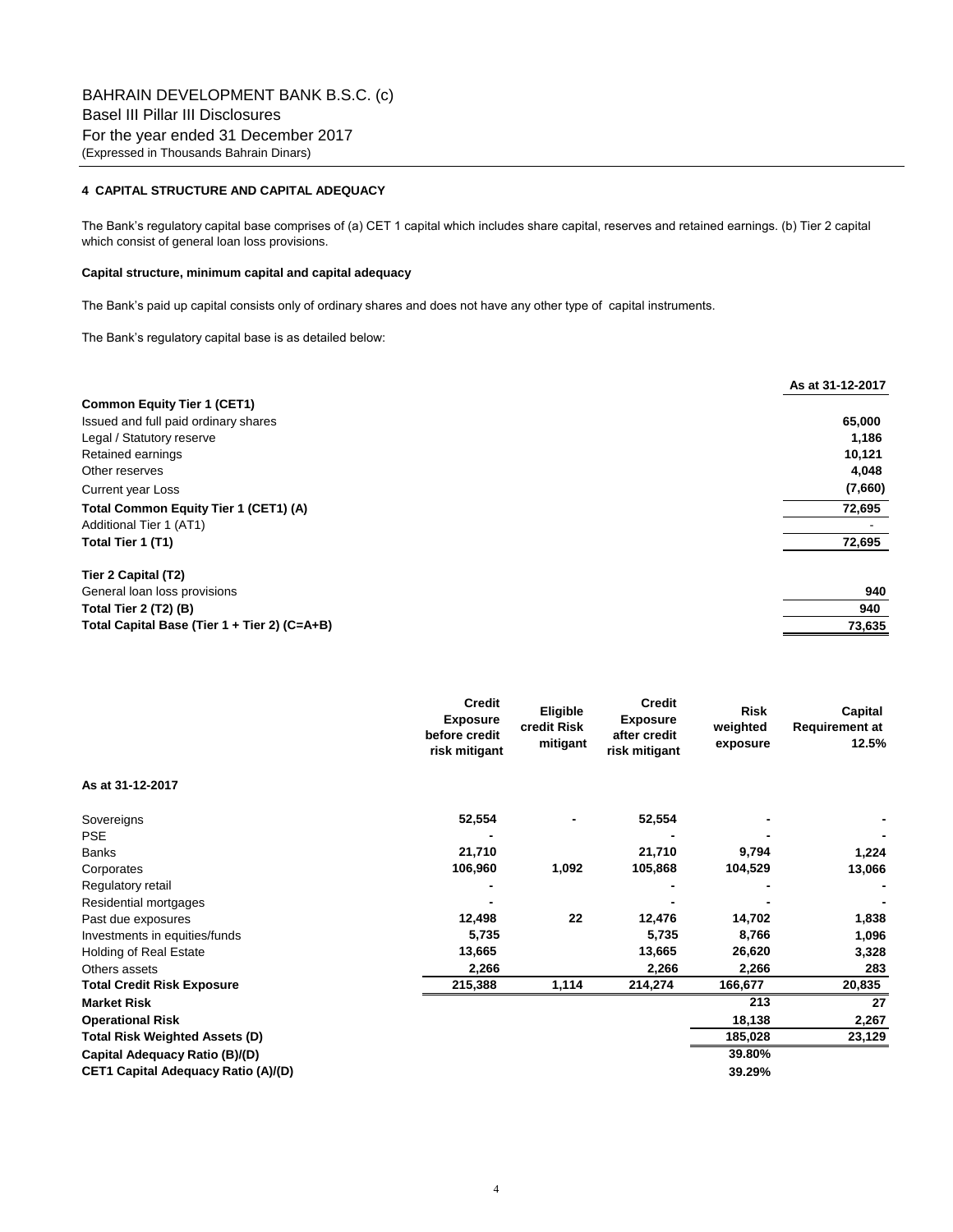## **5 CREDIT RISK – PILLAR III DISCLOSURES**

This section describes BDB's exposure to credit risk, and provides detailed disclosures on credit risk in accordance with the CBB's Basel III framework, in relation to Pillar III disclosure requirements.

## **Definition of exposure classes**

The Bank has a diversified funded and unfunded credit exposure. These exposures are classified as standard portfolio per CBB's Basel III requirements.

Brief description of applicable standard portfolio are as follows:

## **a. Claims on banks:**

Claims on banks are risk weighted based on external rating agency. Short-term claims on locally incorporated banks are assigned a risk weighting of 20% where such claims on the banks are of an original maturity of three months or less and the claims are denominated and funded in either Bahraini Dinars or US Dollar.

Preferential risk weight that is one category more favourable than the standard risk weighting are assigned to claims on foreign banks licensed in Bahrain of an original maturity of three months or less denominated and funded in the relevant domestic currency. Such preferential risk weight for short-term claims on banks licensed in other jurisdictions are allowed only if the relevant supervisor also allows this preferential risk weighting to short-term claims on its banks.

No claim on an unrated bank would receive a risk weight lower than that applied to claims on its sovereign of incorporation.

## **b. Claims on corporates:**

Claims on corporates are risk weighted based on credit ratings. Risk weighting for unrated (corporate) claims are assigned at 100%.

## **c. Impairment of assets**

The Bank assesses at each reporting date whether there is any objective evidence that a specific financial asset is impaired. A financial asset is deemed to be impaired if, and only if, there is objective evidence of impairment as a result of one or more events that has occurred after the initial recognition of the asset (an incurred 'impairment event') and that impairment event (or events) has an impact on the estimated future cash flows of the financial asset that can be reliably estimated. Evidence of impairment may include indications that the borrower is experiencing significant financial difficulty, default or delinquency in interest or principal payments, the probability that it will enter bankruptcy or other financial reorganisation and where observable data indicate that there is a measurable decrease in the estimated future cash flows, such as changes in arrears or economic conditions that correlate with defaults.

## **d. Loans restructured:**

Where possible, the Bank seeks to restructure loans rather than to take ownership of collateral. This may involve extending the payment arrangements and the agreement of new loan conditions. Management continuously reviews renegotiated loans to ensure that all criteria are met and that future payments are likely to occur. The loans continue to be subject to impairment assessment, calculated using the loan's original effective interest rate.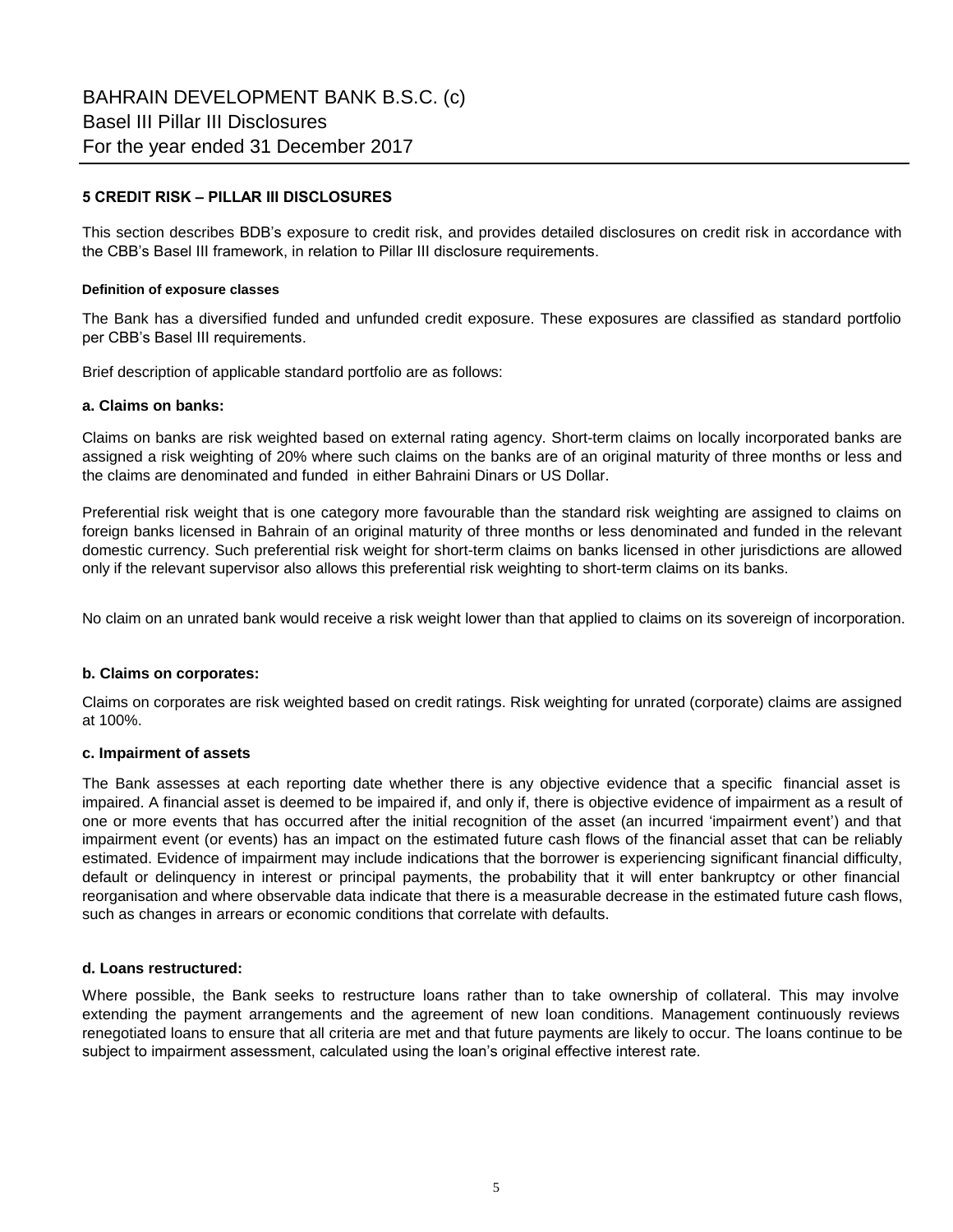## **e. Past due exposures**

This includes claims, for which the repayment is overdue for more than 90 days. The risk weighting for such loans is either 100 percent or 150 percent is applied depending on the level of provisions maintained against the assets.

## **f. Equity Portfolio:**

Investment in securities and financial entities are risk weighted at a minimum risk weight of 100% for listed entities or 150% for unlisted entities, unless such investments exceed 10% of the eligible capital of investee entity, in which case they are deducted from the Bank's capital.

## **g. Other exposures:**

These are risk weighted at 100%.

## **h. Related party transactions and balances:**

Parties are considered to be related if one party has the ability to control the other party or exercise significant influence over the other party in making financial and operating decisions. Related parties include entities over which the Bank exercises significant influence, major shareholders, directors and executive management of the Bank. Such related parties in the ordinary course of business at commercial interest and commission rates (Refer note 24 in the audited financial statements).

Amounts due from related parties are unsecured.

## **i. Highly leveraged counterparties**

The Bank does not lend to highly leveraged and other high risk counterparties as defined in PD-1-3-24(e).

## **6 GROSS CREDIT EXPOSURES SUBJECT TO CREDIT RISK MITIGANTS (CRM)**

The following are gross credit risk exposures considered for Capital Adequacy Ratio calculations comprising of banking book exposures:

| As at                                                           | 2017    |
|-----------------------------------------------------------------|---------|
| 31-12-2017                                                      | Average |
| 2,690<br>Balances with Central Bank of Bahrain                  | 3,047   |
| 8,906<br>Investment securities                                  | 8,090   |
| 27,011<br>Placement with banks and other financial institutions | 27,224  |
| 114,535<br>Islamic financing and loans to customers             | 122,087 |
| 217<br>Interest Receivable                                      | 217     |
| 2,126<br>Other assets                                           | 2,463   |
| <b>TOTAL FUNDED EXPOSURES</b><br>155,485                        | 163,127 |
| 3.678<br>Contingent liabilities                                 | 4,183   |
| 9,993<br>Other commitments                                      | 9,318   |
| <b>TOTAL UNFUNDED EXPOSURES</b><br>13,671                       | 13,501  |
| <b>TOTAL CREDIT RISK EXPOSURE</b><br>169,156                    | 176,628 |

The gross average credit risk exposure are based on quarterly reporting.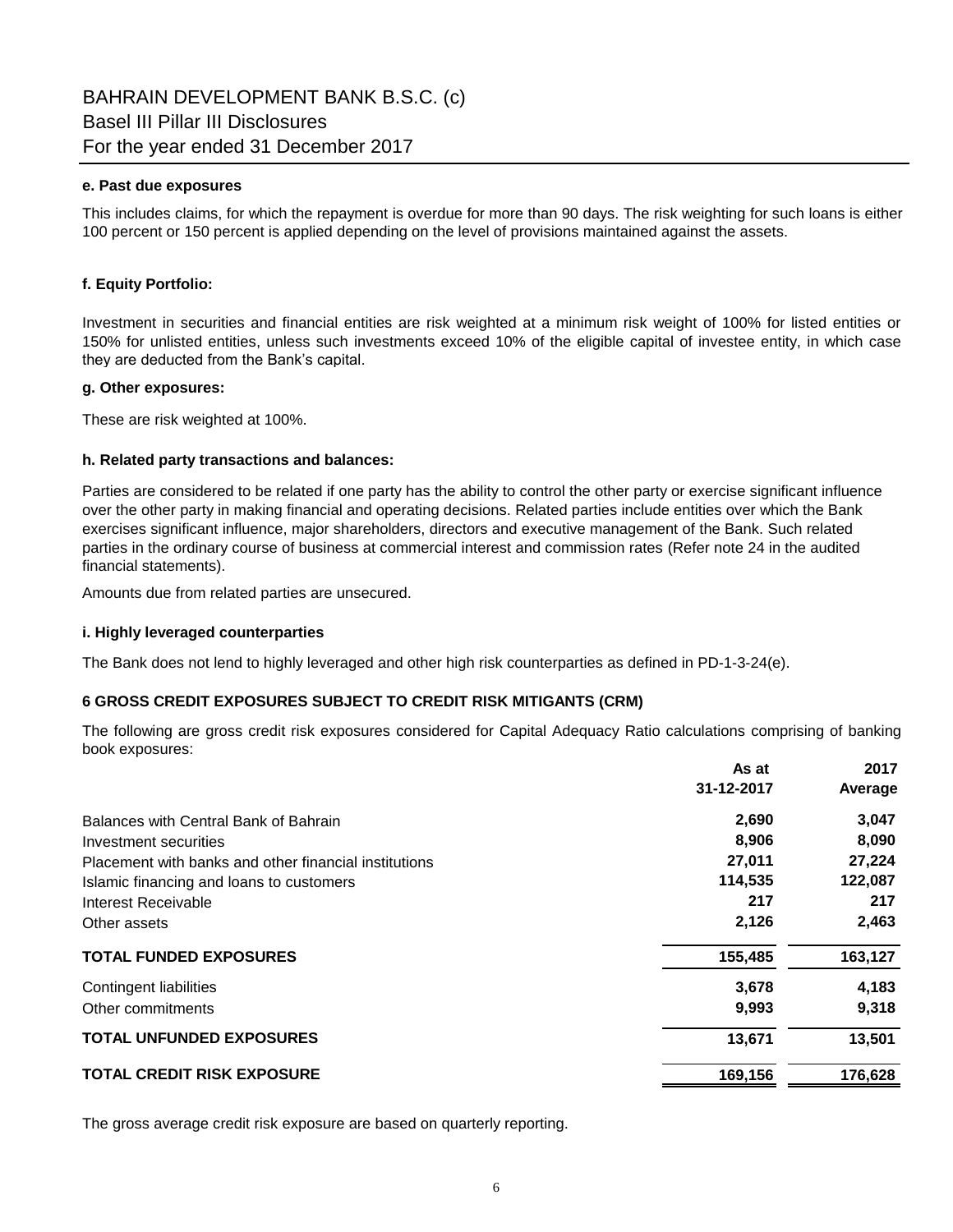## **7 SECTORAL CLASSIFICATION OF GROSS CREDIT EXPOSURES**

|                                       | 2017          |                 |         |  |
|---------------------------------------|---------------|-----------------|---------|--|
|                                       | <b>Funded</b> | <b>Unfunded</b> | Total   |  |
| Government                            | 10.280        | ۰               | 10,280  |  |
| Banks and financial institutions      | 29,701        | ۰               | 29,701  |  |
| Trading and Manufacturing             | 53,418        | 4,060           | 57,478  |  |
| Educational Institutions & Healthcare | 9,308         | 109             | 9,417   |  |
| Hospitality, media and transportation | 4,156         | 345             | 4,501   |  |
| Fisheries, agriculture & dairy        | 5,209         |                 | 5,209   |  |
| Food processing                       | 4,937         | 229             | 5,166   |  |
| <b>Others</b>                         | 38,476        | 8,928           | 47,404  |  |
| <b>TOTAL</b>                          | 155,485       | 13,671          | 169,156 |  |

## **8 CREDIT CONCENTRATION GREATER THAN 15% INDIVIDUAL OBLIGOR LIMIT**

|                                                                  | 2017 |
|------------------------------------------------------------------|------|
| Total credit exposures in excess of 15% individual obligor limit |      |

## **9 COUNTERPARTY WISE BREAKDOWN OF NON PERFORMING LOANS AND IMPAIRMENT PROVISION**

|                                  | Impaired & past due<br>loans (net of provision) | <b>Specific Provision</b> | <b>Charge for</b><br>the year | Write off | <b>Collective</b><br>impairment |
|----------------------------------|-------------------------------------------------|---------------------------|-------------------------------|-----------|---------------------------------|
| Project finance                  | 25,334                                          | 18.096                    | 8.152                         | 4.111     | 940                             |
| <b>Fisheries and Agriculture</b> | 2.170                                           |                           | $\blacksquare$                | ٠         | $\overline{\phantom{a}}$        |
|                                  | 27.504                                          | 18.096                    | 8.152                         | 4.111     | 940                             |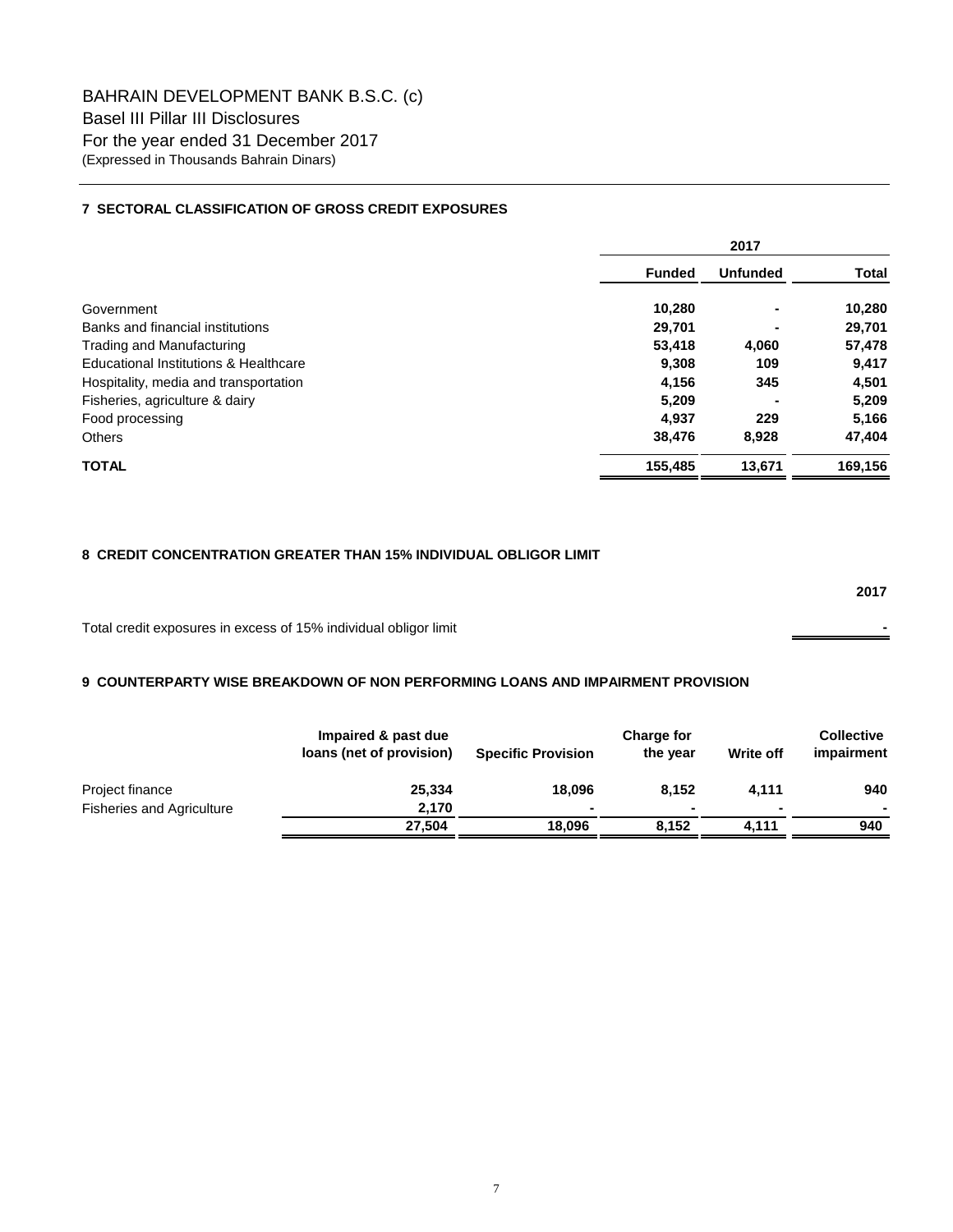#### **10 RESIDUAL CONTRACTUAL MATURITY**

*Maturity analysis of assets*

The table below summarises the residual contractual maturity profile of the Group's assets as at 31 December 2017

|                                                 | Up to 1<br>month         | 1 to $3$<br>months | 3 to 6<br>months | 6 months<br>to 1 year    | 1 to 3<br>years          | 3 to 5<br>years | 5 to 10<br>years | 10 to 20<br>years        | Above 20<br>years | Total   |
|-------------------------------------------------|--------------------------|--------------------|------------------|--------------------------|--------------------------|-----------------|------------------|--------------------------|-------------------|---------|
| 2017                                            |                          |                    |                  |                          |                          |                 |                  |                          |                   |         |
| <b>Assets</b>                                   |                          |                    |                  |                          |                          |                 |                  |                          |                   |         |
| Cash and balances with Central Bank of Bahrain  | 2,873                    |                    |                  |                          |                          |                 |                  |                          | ۰                 | 2,873   |
| Due from banks and other financial institutions | 16,310                   | 3,630              | 7,071            | ۰                        | ۰                        |                 | ٠                |                          | ٠                 | 27,011  |
| Accounts receivable and other assets            |                          |                    | 2,940            | $\overline{\phantom{a}}$ |                          |                 | ٠                |                          | ۰                 | 2,940   |
| Loans and advances to customers                 | 4,849                    | 8,099              | 11,946           | 21,955                   | 55,129                   | 10,387          | 2,619            | 491                      | ٠                 | 115,475 |
| Investment securities                           | 716                      |                    |                  | 2,894                    | ۰                        | 2,173           | 9,360            |                          | ۰                 | 15,143  |
| Investment in associates                        | $\blacksquare$           | ۰                  | ۰                |                          | $\overline{\phantom{a}}$ |                 | 419              | $\overline{\phantom{a}}$ |                   | 419     |
| Investment property                             | $\overline{\phantom{a}}$ | ۰                  | ۰                | $\overline{\phantom{a}}$ | $\overline{\phantom{a}}$ |                 | ٠                | $\overline{\phantom{a}}$ | 12,033            | 12,033  |
| Property, plant and equipment                   | $\overline{\phantom{a}}$ | ۰                  |                  |                          |                          |                 | ٠                |                          | 1,216             | 1,216   |
| <b>Total assets</b>                             | 24,748                   | 11,729             | 21,957           | 24,849                   | 55,129                   | 12,560          | 12,398           | 491                      | 13,249            | 177,110 |
| Liabilities                                     |                          |                    |                  |                          |                          |                 |                  |                          |                   |         |
| Deposits                                        | 30,709                   | 4,962              | 7,810            | 2,907                    | 52                       |                 |                  |                          | ٠                 | 46,440  |
| Accounts payable and other liabilities          | $\blacksquare$           |                    | 5,371            | ۰                        |                          |                 |                  |                          | ۰                 | 5,371   |
| Long term loans                                 |                          | 251                | 2,635            | 2,886                    | 15,307                   | 10,205          | 16,135           | 4,255                    |                   | 51,674  |
| <b>Total liabilities</b>                        | 30,709                   | 5,213              | 15,816           | 5,793                    | 15,359                   | 10,205          | 16,135           | 4,255                    | ٠                 | 103,485 |
| Net liquidity gap                               | (5,961)                  | 6,516              | 6,141            | 19,056                   | 39,770                   | 2,355           | (3,737)          | (3,764)                  | 13,249            |         |

8

\* Gross of general provision of BD940K.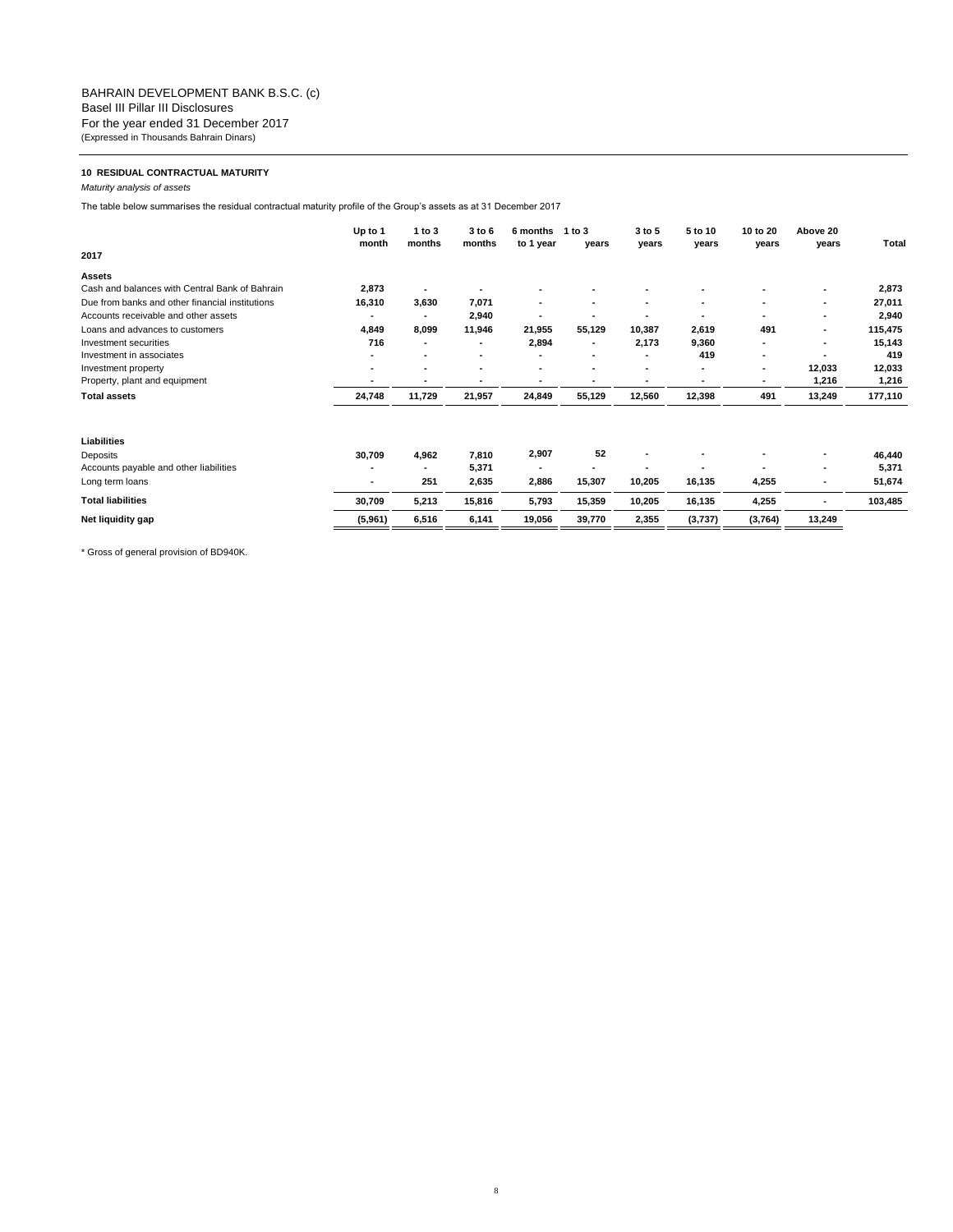#### **11 PAST DUE AND IMPAIRED LOANS - AGE ANALYSIS**

#### **i) By Geographical area** Bahrain **22,730 3,685 1,248 27,663 TOTAL 22,730 3,685 1,248 27,663 ii) By Counterparty wise** Project finance **21,042 3,458 994 25,494**  Fisheries and Agriculture **1,688 227 254 2,169 TOTAL 22,730 3,685 1,248 27,663 Total Over three years Total Three months to one year One to three years Three months to one year One to three years 2017 Over three years**

\* Gross of general provision of BD159K.

#### **12 GEOGRAPHICAL DISTRIBUTION OF IMPAIRMENT PROVISIONS FOR LOANS AND ADVANCES TO CUSTOMERS**

Bank and its subsidiary is operated locally and loans granted to Bahrain entities and persons only.

|                               | 2017   |
|-------------------------------|--------|
| <b>Bahrain</b>                |        |
| Specific impairment provision | 18,096 |
| TOTAL                         | 18,096 |

#### **13 MOVEMENT IN IMPAIRMENT PROVISION FOR LOANS AND ADVANCES TO CUSTOMERS**

|                                       | 2017            |                        |                                  |                 |                   |                |              |
|---------------------------------------|-----------------|------------------------|----------------------------------|-----------------|-------------------|----------------|--------------|
|                                       |                 | <b>Project finance</b> | <b>Fisheries and agriculture</b> |                 |                   |                |              |
|                                       | <b>Specific</b> | <b>Collective</b>      | Total                            | <b>Specific</b> | <b>Collective</b> | Total          | <b>Total</b> |
| Balance at 1 January 2017             | 14,055          | 940                    | 14,995                           | $\blacksquare$  |                   | $\blacksquare$ | 14,995       |
| Amounts written off during the period | (4, 111)        | $\blacksquare$         | (4, 111)                         | $\blacksquare$  |                   | $\blacksquare$ | (4, 111)     |
| Charge for the period                 | 10,629          | $\blacksquare$         | 10,629                           | $\blacksquare$  |                   | ۰              | 10,629       |
| Recoveries during the period          | (2, 477)        | $\blacksquare$         | (2, 477)                         | $\blacksquare$  |                   | ۰              | (2, 477)     |
| At 31 December 2017                   | 18,096          | 940                    | 19,036                           | $\blacksquare$  |                   |                | 19,036       |

#### **Restructured Credit Facilities**

The Bank have BD 1,409 restructured credit facilities during the year ended 31 December 2017. Restructuring concessions mainly related to deferral of loan installments to assist customers overcome temporary cash crunch situations or to realign the repayment with the borrower's revised cash flow projections.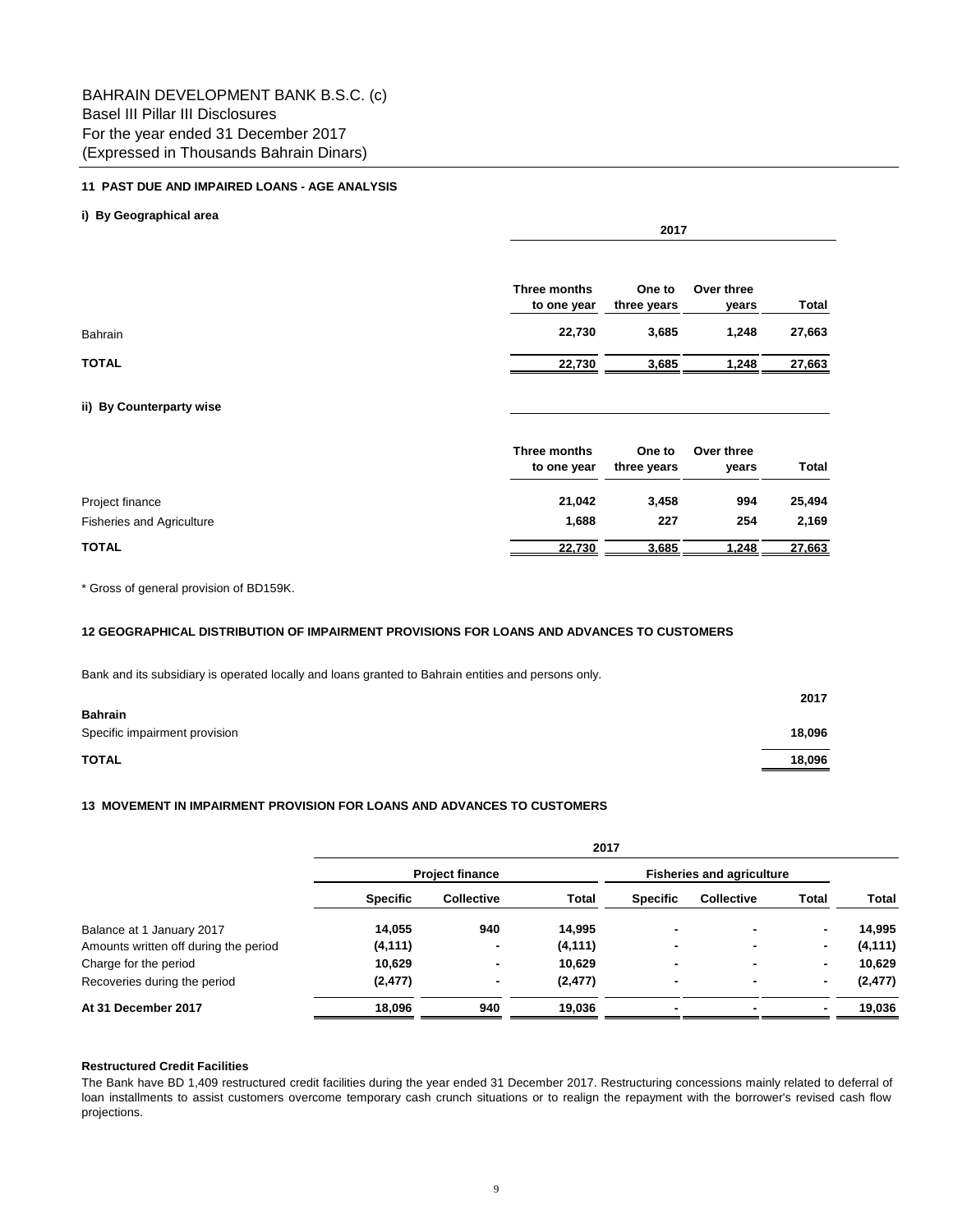## **14 CREDIT RISK MITIGATION**

The reduction of the capital requirement attributable to credit risk mitigation is calculated in different ways, depending on the type of credit risk mitigation. The main collaterals taken for risk mitigation on credit exposures are deposits held by customers, pledge of quoted shares, residential/commercial property mortgage, investment securities, counter-guarantees from other banks, etc. However, for purposes of capital adequacy computation, only eligible collateral recognized under Basel 3 is taken into consideration.

## **15 ELIGIBLE FINANCIAL COLLATERAL AND GUARANTEES**

Eligible financial collateral, and guarantees, presented by standard portfolio are as under:

|                               | <b>Gross credit</b><br>exposure | <b>Financial</b><br>collateral | <b>Credit exposure</b><br>after credit risk<br>mitigant |
|-------------------------------|---------------------------------|--------------------------------|---------------------------------------------------------|
| As at 31-12-2017              |                                 |                                |                                                         |
| Sovereigns                    | 52,554                          |                                | 52,554                                                  |
| <b>PSE</b>                    |                                 |                                |                                                         |
| <b>Banks</b>                  | 21,710                          |                                | 21,710                                                  |
| Corporates                    | 106,960                         | 1,092                          | 105,868                                                 |
| Regulatory retail             |                                 |                                |                                                         |
| Residential mortgages         |                                 |                                |                                                         |
| Past due exposures            | 12,498                          | 22                             | 12,476                                                  |
| Investments in equities/funds | 5,735                           | ۰                              | 5,735                                                   |
| <b>Holding of Real Estate</b> | 13,665                          |                                | 13,665                                                  |
| Others assets                 | 2,266                           |                                | 2,266                                                   |
|                               | 215,388                         | 1,114                          | 214,274                                                 |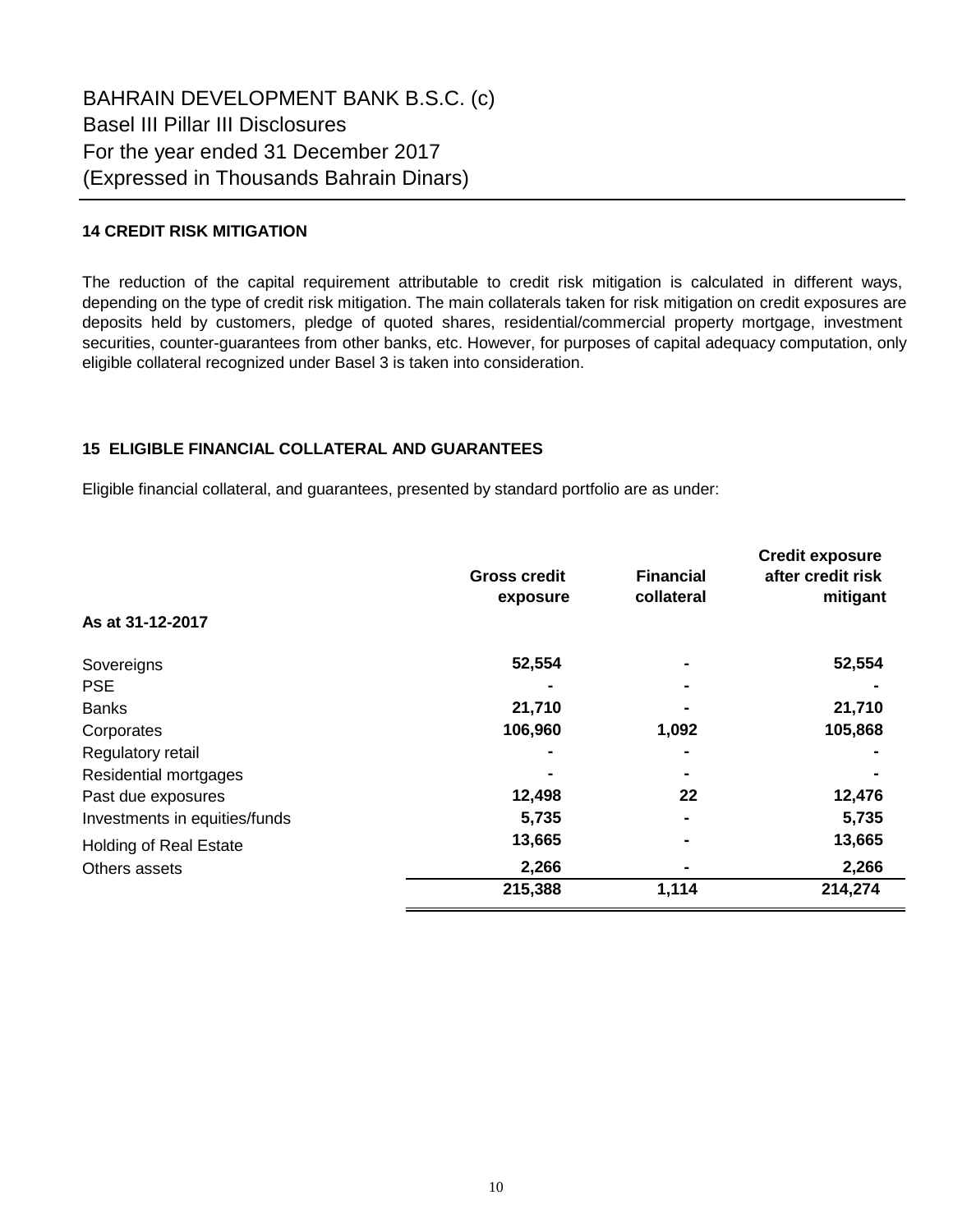BAHRAIN DEVELOPMENT BANK B.S.C. (c) Basel III Pillar III Disclosures For the year ended 31 December 2017 (Expressed in Thousands Bahrain Dinars)

# **16 SENSITIVITY ANALYSIS - INTEREST RATE RISK (IRRBB)**

Impact on net interest income for the year ended 31 December 2017

|                                                | 2017                             |
|------------------------------------------------|----------------------------------|
| <b>Bahraini Dinar</b>                          |                                  |
| Assets                                         | 186,395                          |
| Liabilities                                    | 152,415                          |
| $(+)$ 200 basis points<br>(-) 200 basis points | 680<br>(680)                     |
| <b>US Dollar</b>                               |                                  |
| Assets                                         | 51,648                           |
| Liabilities                                    | 51,557                           |
| $(+)$ 200 basis points<br>(-) 200 basis points | $\mathbf{2}$<br>(2)              |
|                                                |                                  |
| <b>Kuwaiti Dinar</b>                           |                                  |
| Assets                                         | 2,767                            |
| Liabilities<br>$(+)$ 200 basis points          | 2,615<br>$\overline{\mathbf{3}}$ |
| (-) 200 basis points                           | (3)                              |
|                                                |                                  |
| <b>Saudi Riyals</b>                            |                                  |
| Assets                                         | 9,131                            |
| Liabilities                                    | 9,105                            |
| $(+)$ 200 basis points                         |                                  |
| (-) 200 basis points                           | (1)                              |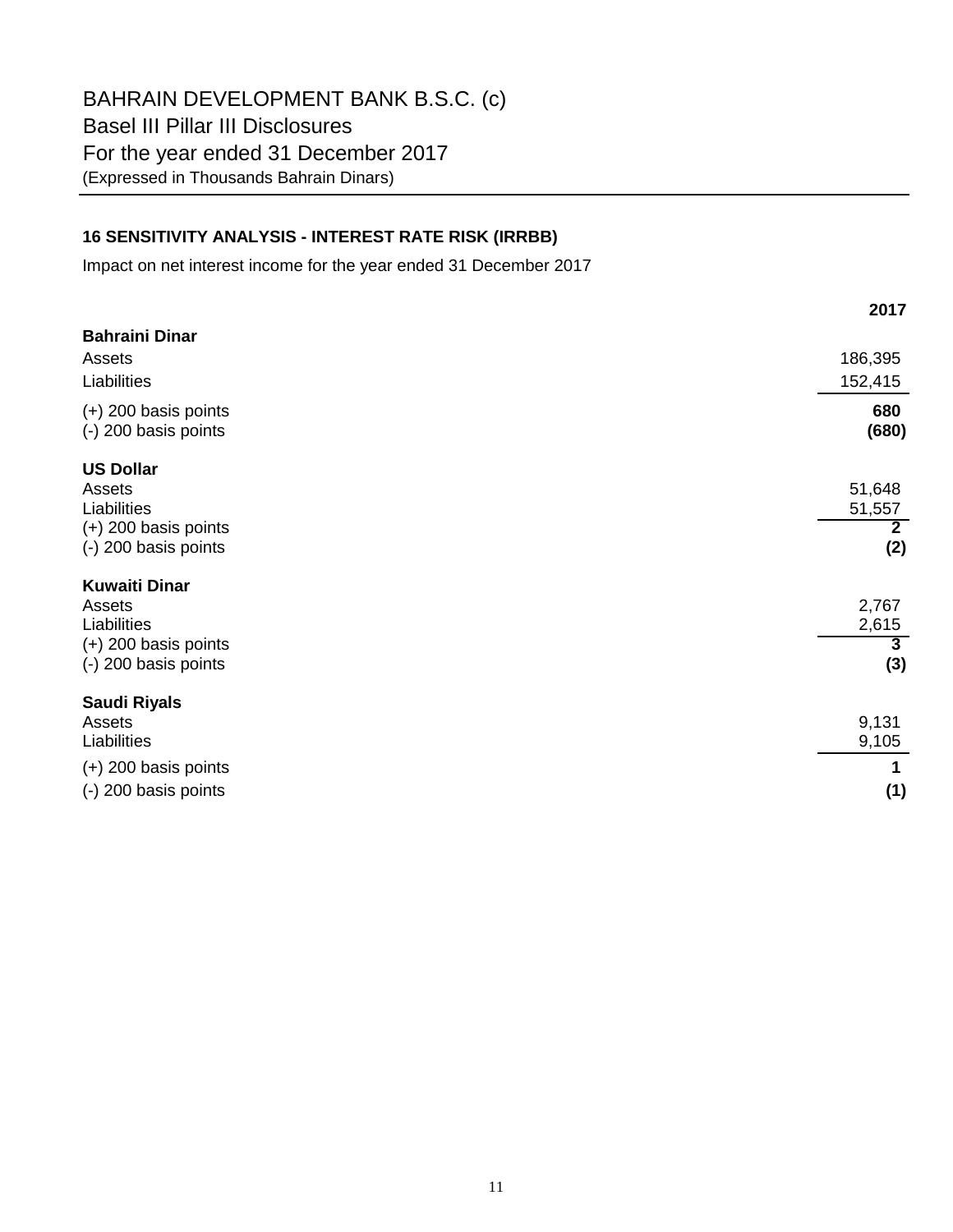#### BAHRAIN DEVELOPMENT BANK B.S.C. (c) Basel III Pillar III Disclosures For the year ended 31 December 2017 (Expressed in Thousands Bahrain Dinars)

#### **17 MARKET RISK, INTEREST RATE GAP**

#### **Market risk**

Market risk is defined as potential adverse changes in the fair value or future cash flows of a trading position or portfolio of financial instruments resulting from the movement of market variables, such as interest rates, currency rates, equity prices and commodity prices, market indices as well as volatilities and correlations between markets. As its primary tool, the Bank measures its market risk exposure using the Standardised Approach under Basel III.

The Bank uses the Standardised Approach for calculating market risk capital charges for the following market risk components:

- Equity exposure risk
- Interest rate exposure risk
- Foreign currency exposure risk
- Commodity risk

The Bank's market risk capital charge is largely composed of foreign currency risk arising from the Bank's foreign exchange exposure on investments denominated mainly in Kuwaiti dinars, Saudi riyals and USD, and interest rate risk arising on the bond portfolio. The capital requirement for market risk using the Standardised Approach as at 31 December was as follows:

|                               |      | <b>Capital requirements</b> |                |         |  |  |
|-------------------------------|------|-----------------------------|----------------|---------|--|--|
|                               | 2017 | <b>Maximum</b>              | <b>Minimum</b> | Average |  |  |
| <b>Risk Type</b>              |      |                             |                |         |  |  |
| Equity risk capital           |      |                             |                |         |  |  |
| Foreign exchange risk capital | 17   | 19                          | 17             | 18      |  |  |
| Interest rate risk capital    |      |                             |                |         |  |  |
| Commodity risk capital        |      |                             |                |         |  |  |

#### **Interest rate risk**

Interest rate risk arises from the possibility that changes the interest rates will affect future profitability or the fair values of the financial instruments. The Bank is exposed to interest rate risks due to mismatches of interest rate repricing on maturity of assets and liabilities. Positions are monitored periodically to ensure that this is maintained within the established limits. The Banks assets and liabilities reprice only on maturity.

The Bank's interest rate sensitivity position is based on the maturity dates, as follows

| 2017                                            | Up to 1<br>month | 1 to $3$<br>months | 3 to 6 months | 6 months to<br>1 year | 1 to 5 years | Over 5<br>vears | Non-<br>interest<br>bearing | Total   |
|-------------------------------------------------|------------------|--------------------|---------------|-----------------------|--------------|-----------------|-----------------------------|---------|
| <b>Assets</b>                                   |                  |                    |               |                       |              |                 |                             |         |
| Cash and balances with Central Bank of Bahrain  |                  |                    |               |                       | ۰.           |                 | 2,873                       | 2,873   |
| Due from banks and other financial institutions | 16,310           | 3,630              | 7,071         |                       |              |                 |                             | 27,011  |
| Accounts receivable and other assets            | 716              |                    |               | 2,894                 | 2,173        | 3,123           | 22,845                      | 31,751  |
| Loans and advances to customers *               | 4,849            | 8,099              | 11,946        | 21,955                | 65,516       | 3,110           | ۰                           | 115,475 |
| <b>Total assets</b>                             | 21,875           | 11,729             | 19,017        | 24,849                | 67,689       | 6,233           | 25,718                      | 177,110 |
| <b>Liabilities</b>                              |                  |                    |               |                       |              |                 |                             |         |
| Deposits                                        | 30,709           | 4,962              | 7,810         | 2,907                 | 52           |                 |                             | 46,440  |
| Accounts payable and other liabilities          |                  |                    |               |                       |              |                 | 5,371                       | 5,371   |
| Long term loans                                 |                  | 251                | 2,635         | 2,886                 | 25,512       | 20,390          |                             | 51,674  |
| <b>Total liabilities</b>                        | 30,709           | 5,213              | 10,445        | 5,793                 | 25,564       | 20,390          | 5,371                       | 103,485 |
| Net liquidity gap                               | (8,834)          | 6,516              | 8,572         | 19,056                | 42,125       | (14, 157)       | 20,347                      |         |

\* Net of general provision of BD940K.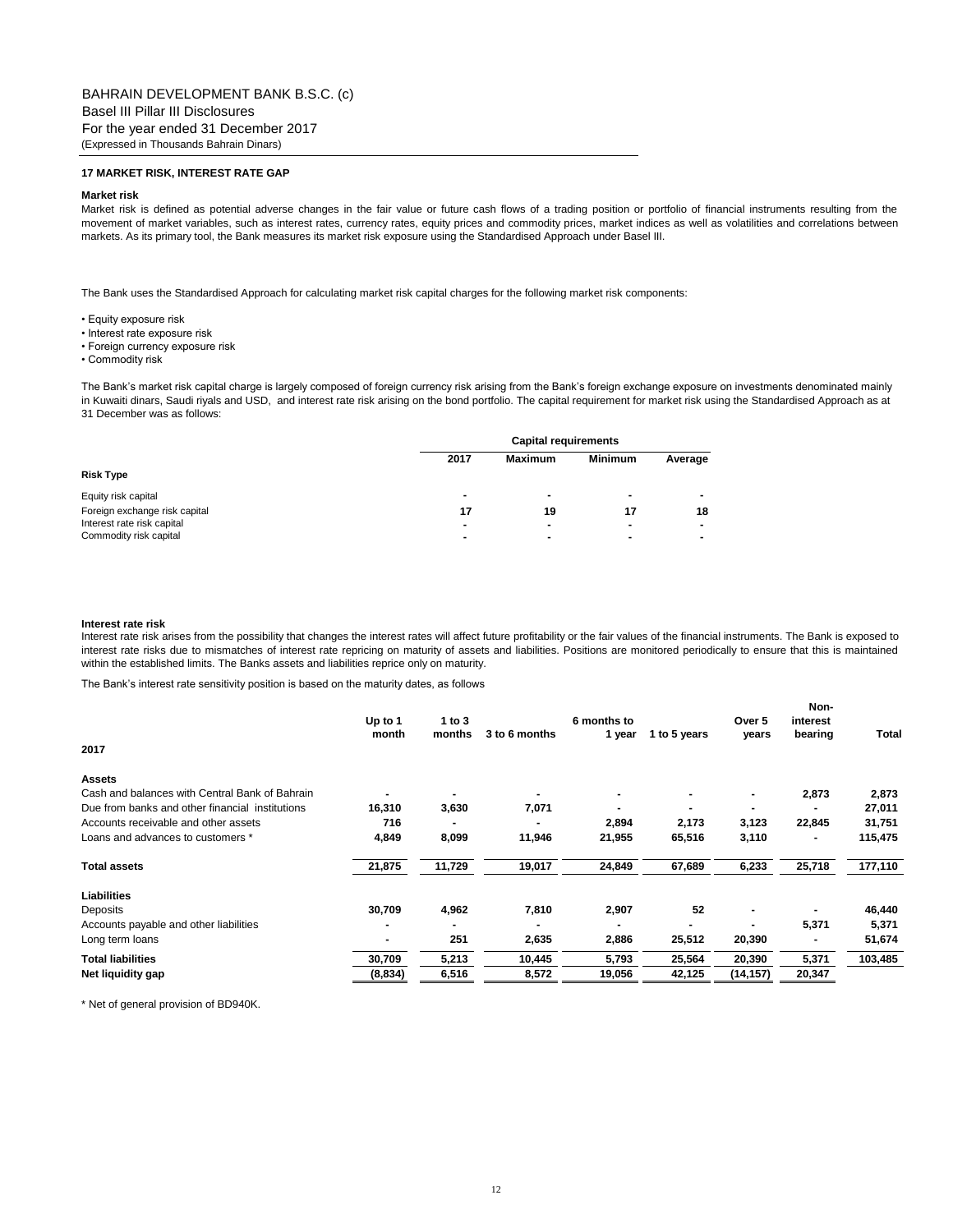#### **18 EQUITY POSITION IN THE BANKING BOOK**

|                                                                                                                  | 2017       |             |
|------------------------------------------------------------------------------------------------------------------|------------|-------------|
|                                                                                                                  | <b>Net</b> | Capital     |
|                                                                                                                  | exposure   | requirement |
| Publicly traded                                                                                                  | 153        | 19          |
| Privately held                                                                                                   | 6,084      | 761         |
| <b>TOTAL</b>                                                                                                     | 6,237      | 780         |
| <b>19 GAINS ON EQUITY INVESTMENTS</b>                                                                            |            | 2017        |
| (i) Realised gains/ (losses) recognised in the statement of profit or loss on sale                               |            |             |
| (ii) Unrealised gains/ (losses) recognised in the statement of financial position but not through profit or loss |            |             |
| (iii) Unrealised losses relating to fair value changes of FVTPL investments in profit or loss                    |            | 60          |

The Bank does not have any equity investments subject to supervisory transition or grandfathering provisions.

#### **20 OPERATIONAL AND LEGAL RISKS**

Operational risk is the risk of loss arising from errors that can be made in instructing payments or settling transactions, breakdown in technology and internal control systems. The Bank uses the Basic Indicator Approach under the Basel III framework for measuring and managing its operational risk. Currently, the Bank conducts its business from a single location. BDB is a retail bank with some restrictions and accordingly, the number of client relationships and volume of transactions at BDB are moderate on average.

BDB's operations are conducted according to well-defined procedures. These procedures include a comprehensive system of internal controls, including segregation of duties and other internal checks, which are designed to prevent either inadvertent staff errors or malfeasance prior to the release of a transaction. The Bank also engages in subsequent monitoring of accounting records, daily reconciliation of cash and securities accounts and other checks to enable it detect any erroneous or improper transactions which may have occurred. Specific limits are set up to mitigate and monitor the Bank's exposure.

Operational risk is managed by the Risk management department. The scope of the Internal Audit department encompasses audits and reviews of all business units, support services and branches. The internal audit process focuses primarily on assessing risks and controls and ensuring compliance with established policies, procedures and delegated authorities. Products and services are reviewed by the Internal Audit department and assessed for operational risks. The Internal Audit department is operationally independent and reports significant internal control deficiencies to the Audit Committee.

The Bank has a Business Continuity Plan (BCP) to ensure that the critical activities are supported in case of an emergency. The BCP is approved by the Board of Directors.

Bank's ICAAP limit of 25% has been fixed to absorb any unforseen event as compared to regulatory capital requirement of 12.5%.

Legal risk is the risk arising from the potential that unenforceable contracts, lawsuits or adverse judgments can disrupt or otherwise negatively affect the operations of the group. The Group has developed controls and procedures to identify legal risks and believes that losses will not be material.

#### **21 FINES & PENALTY**

|                                         | Amount in         |
|-----------------------------------------|-------------------|
|                                         | <b>BHD Actual</b> |
|                                         | 2017              |
|                                         |                   |
| Penalty paid to Central Bank of Bahrain | 470               |

The penalties are related to the delays in the Fawri payments/ transfers processing within the stated real time sessions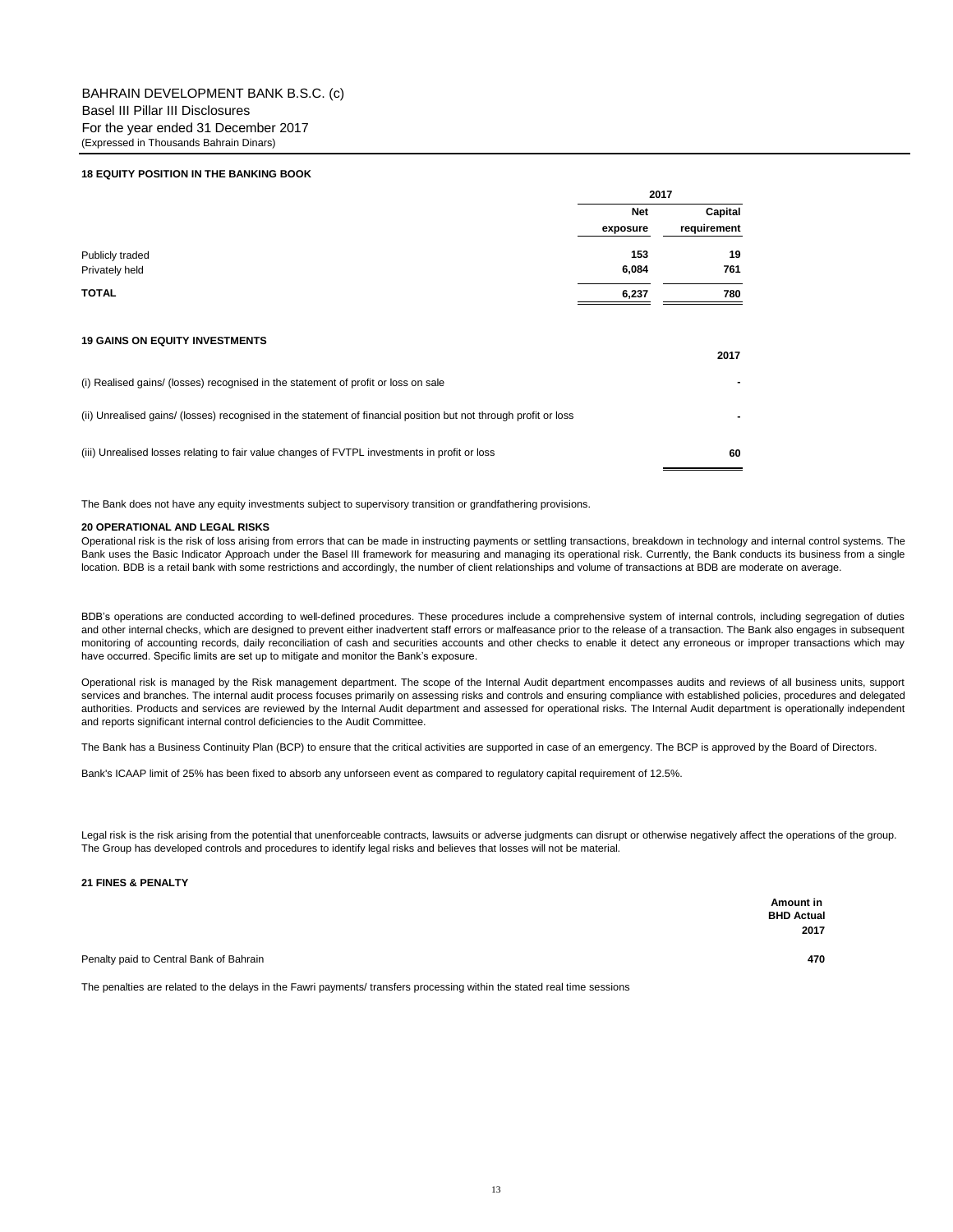# **BAHRAIN DEVELOPMENT BANK B.S.C. (c)**

**Composition of capital disclosure requirements For the year ended 31 December 2017**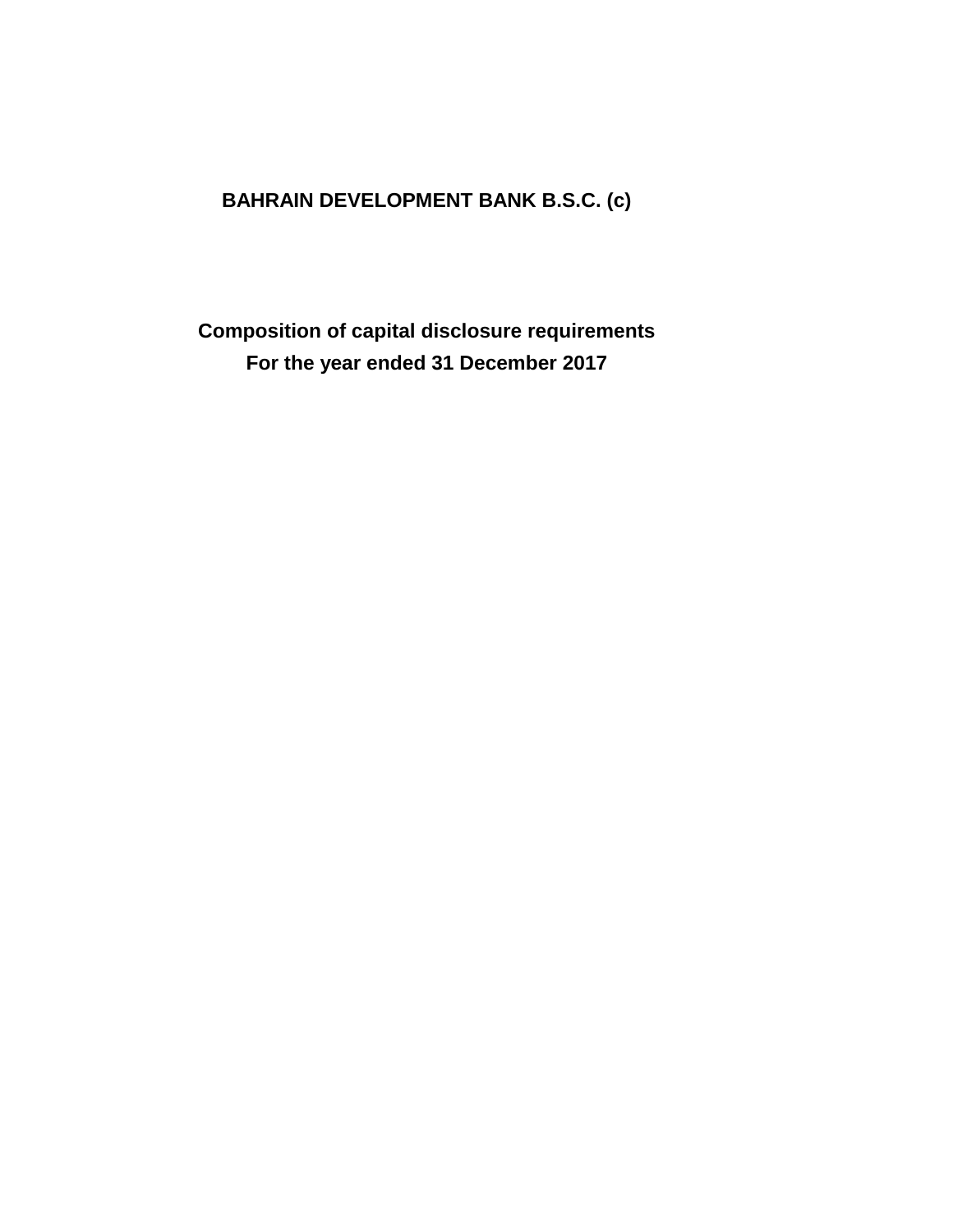# BAHRAIN DEVELOPMENT BANK B.S.C. (c) For the year ended 31 December 2017

|                                                                                     | Page no |
|-------------------------------------------------------------------------------------|---------|
| Balance sheet under the regulatory scope of consolidation - Step 1                  |         |
| Reconcilation of published financial balance sheet to regulatory reporting - Step 2 | 2       |
| <b>Composition of Capital Common Template (transition) - Step 3</b>                 | $3 - 4$ |
| Disclosure template for main feature of regulatory capital instruments              | 5       |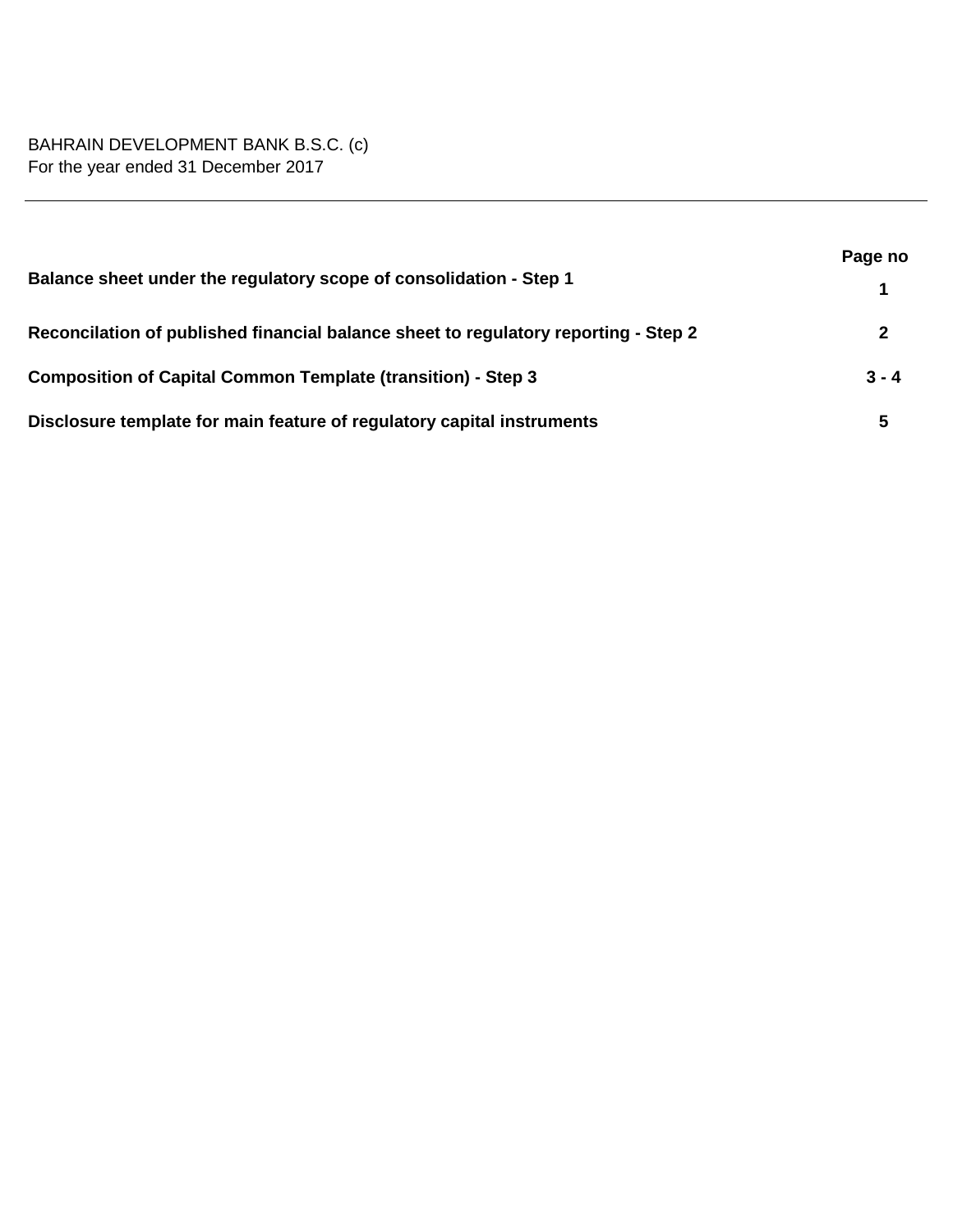BAHRAIN DEVELOPMENT BANK B.S.C. (c) For the year ended 31 December 2017

## **Step 1: Balance sheet under the regulatory scope of consolidation**

This step in not applicable to the Bank since the scope of regulatory consolidation and accounting consolidation is identical.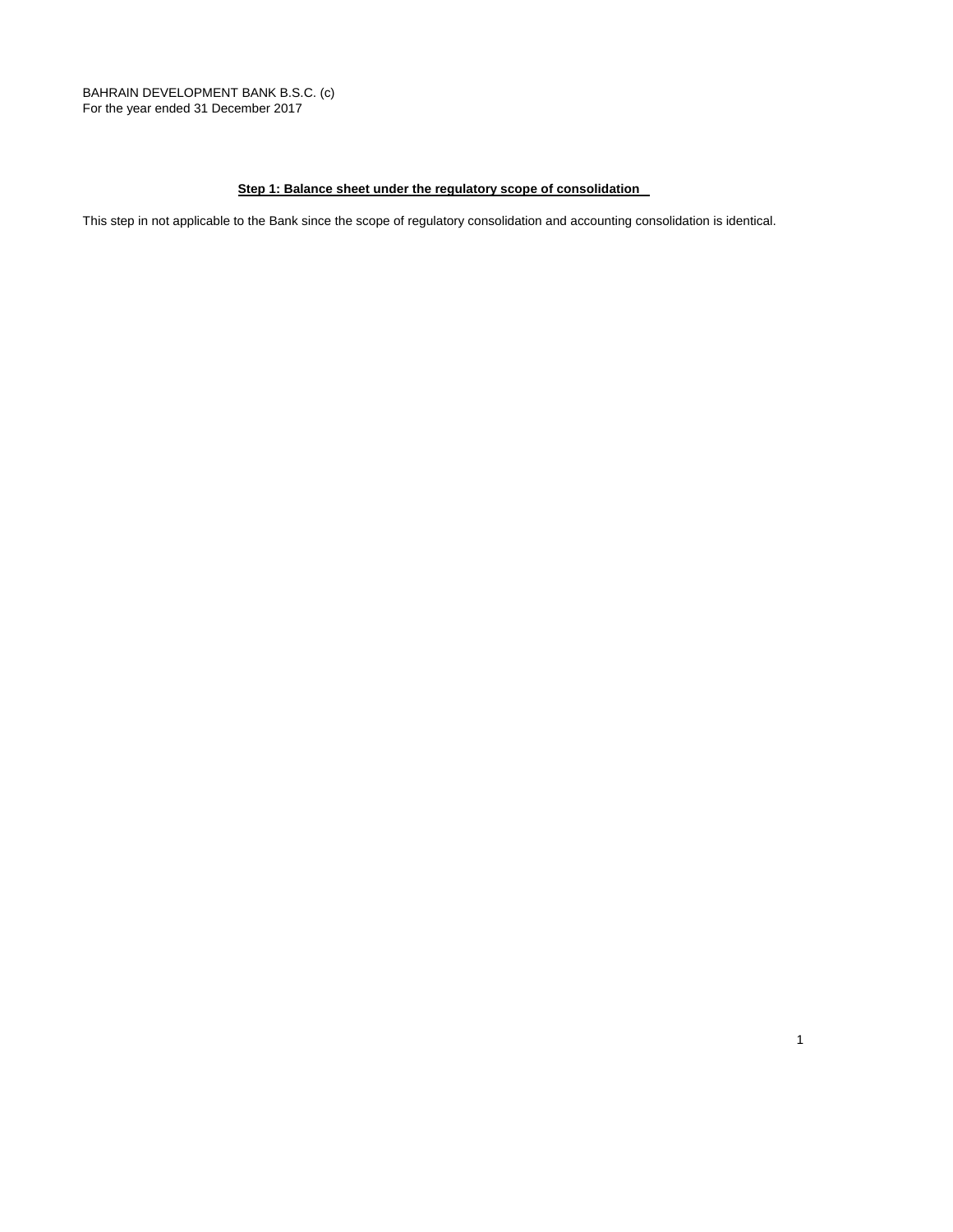|                                                                                                              | <b>Balance sheet as in</b><br>published financial<br>statements | <b>Consolidated PIR</b><br>data |
|--------------------------------------------------------------------------------------------------------------|-----------------------------------------------------------------|---------------------------------|
| <b>Assets</b>                                                                                                |                                                                 |                                 |
| Cash and balances at central banks                                                                           | 2.873                                                           | 2.873                           |
| Placements with banks and other financial institutions                                                       | 27.011                                                          | 27.011                          |
| Investment securities                                                                                        | 15,143                                                          | 15,143                          |
| Investments in associates                                                                                    | 419                                                             | 419                             |
| <b>Total Investment</b>                                                                                      | 15,562                                                          | 15,562                          |
| of which:                                                                                                    |                                                                 |                                 |
| Significant investments in capital of financials insitutions exceeds the 10% of CET1                         |                                                                 |                                 |
| Amount in excess of 10% of CET1 to be deducted                                                               |                                                                 |                                 |
| Amount in excess of 10% of CET1 to be deducted in year 1                                                     |                                                                 |                                 |
| Investment property                                                                                          | 12,033                                                          | 12,033                          |
| Loans and advances                                                                                           | 115,475                                                         | 115,475                         |
| of which: General loan loss provision which qualify as capital                                               | 940                                                             | 940                             |
| Prepayments, accrued income and other assets                                                                 | 2,940                                                           | 2.940                           |
| Property, plant and equipment                                                                                | 1,216                                                           | 1,216                           |
| <b>Total assets</b>                                                                                          | 176.170                                                         | 177.110                         |
| Liabilities                                                                                                  |                                                                 |                                 |
| Deposits from banks and other financial institutions                                                         | 11,356                                                          | 11,356                          |
| <b>Customer accounts</b>                                                                                     | 35,084                                                          | 35,084                          |
| <b>Term Loans</b>                                                                                            | 51,674                                                          | 51,674                          |
| Repurchase agreements and other similar secured borrowing                                                    |                                                                 |                                 |
| Derivative financial instruments                                                                             |                                                                 |                                 |
| Accruals, deferred income and other liabilities                                                              | 5,371                                                           | 5,371                           |
| <b>Total liabilities</b>                                                                                     | 103.485                                                         | 103.485                         |
| <b>Shareholders' Equity</b>                                                                                  |                                                                 |                                 |
| Paid-in share capital                                                                                        | 65,000                                                          | 65,000                          |
| Shares under employee share incentive scheme                                                                 |                                                                 |                                 |
| <b>Total share capital</b>                                                                                   | 65,000                                                          | 65,000                          |
| of which amount eligible for CET1                                                                            |                                                                 | 65,000                          |
| of which amount eligible for AT1                                                                             |                                                                 | $\sim$                          |
| Retained earnings                                                                                            | 2.461                                                           | 2,461                           |
| Statutory reserve                                                                                            | 1,186                                                           | 1,186                           |
| Other Reserve                                                                                                | 4,048                                                           | 4,048                           |
| General reserve                                                                                              |                                                                 |                                 |
| Share premium                                                                                                |                                                                 |                                 |
| Donations and charity reserve                                                                                |                                                                 |                                 |
| General loan loss provision which qualify as capital                                                         |                                                                 | 940                             |
| Available for sale revaluation reserve                                                                       |                                                                 |                                 |
| Share of Available for sale revaluation reserve relating to associates not considered for regulatory capital |                                                                 |                                 |
| Minority interest in subsidiaries' share capital                                                             | (10)                                                            | (10)                            |
| Total shareholders' equity                                                                                   | 72.685                                                          | 73.625                          |
| Total liabilities & Shareholders' Equity                                                                     | 176,170                                                         | 177,110                         |
|                                                                                                              |                                                                 |                                 |

#### **Step 2: Reconcilation of published financial balance sheet to regulatory reporting as at 31 December 2017**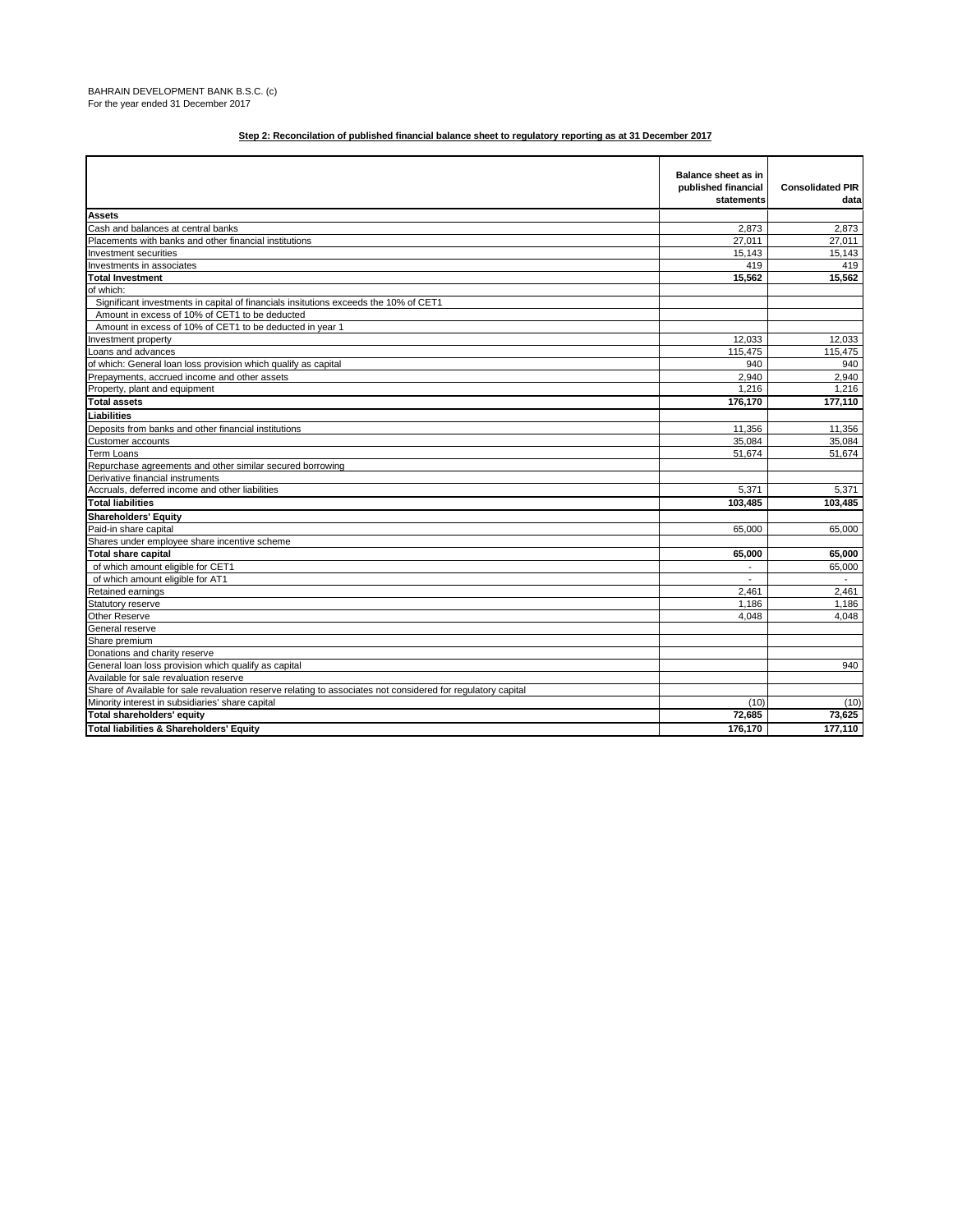|  |  | Step 3: Composition of Capital Common Template (transition) as at 30 June 2017 |  |  |  |  |  |  |
|--|--|--------------------------------------------------------------------------------|--|--|--|--|--|--|
|--|--|--------------------------------------------------------------------------------|--|--|--|--|--|--|

|    |                                                                                                                                                                                                                                                                              | <b>Component of</b>      | Amounts<br>subject to<br>pre-2015 | Source based on<br>reference numbers /<br>letters of the<br>balance sheet<br>under the<br>regulatory scope of<br>consolidation from |
|----|------------------------------------------------------------------------------------------------------------------------------------------------------------------------------------------------------------------------------------------------------------------------------|--------------------------|-----------------------------------|-------------------------------------------------------------------------------------------------------------------------------------|
|    | <b>Composition of Capital and mapping to regulatory reports</b><br>Common Equity Tier 1 capital: instruments and reserves                                                                                                                                                    | regulatory capital       | treatment                         | step 2                                                                                                                              |
|    |                                                                                                                                                                                                                                                                              |                          |                                   |                                                                                                                                     |
|    | Directly issued qualifying common share capital (and equivalent for<br>non-joint stock companies) plus related stock surplus                                                                                                                                                 | 65,000                   |                                   |                                                                                                                                     |
| 2  | Retained earnings                                                                                                                                                                                                                                                            | 2,461                    |                                   |                                                                                                                                     |
| 3  | Accumulated other comprehensive income (and other reserves)                                                                                                                                                                                                                  | 5,234                    |                                   |                                                                                                                                     |
| 4  | Not Applicable                                                                                                                                                                                                                                                               |                          |                                   |                                                                                                                                     |
| 5  | Common share capital issued by subsidiaries and held by third parties<br>(amount allowed in group CET1)                                                                                                                                                                      |                          |                                   |                                                                                                                                     |
| 6  | Common Equity Tier 1 capital before regulatory adjustments                                                                                                                                                                                                                   | 72,695                   |                                   |                                                                                                                                     |
|    | Common Equity Tier 1 capital: regulatory adjustments<br>Prudential valuation adjustments                                                                                                                                                                                     | ÷,                       |                                   |                                                                                                                                     |
| 8  | Goodwill (net of related tax liability)                                                                                                                                                                                                                                      |                          |                                   |                                                                                                                                     |
| 9  | Other intangibles other than mortgage-servicing rights (net of related                                                                                                                                                                                                       |                          |                                   |                                                                                                                                     |
| 10 | tax liability)<br>Deferred tax assets that rely on future profitability excluding those<br>arising from temporary differences (net of related tax liability)                                                                                                                 |                          |                                   |                                                                                                                                     |
| 11 | Cash-flow hedge reserve                                                                                                                                                                                                                                                      |                          |                                   |                                                                                                                                     |
| 12 | Shortfall of provisions to expected losses                                                                                                                                                                                                                                   | $\overline{\phantom{a}}$ |                                   |                                                                                                                                     |
| 13 | Securitisation gain on sale (as set out in paragraph 562 of Basel II<br>framework)                                                                                                                                                                                           | ٠                        |                                   |                                                                                                                                     |
| 14 | Not applicable.                                                                                                                                                                                                                                                              | ٠                        |                                   |                                                                                                                                     |
| 15 | Defined-benefit pension fund net assets<br>Investments in own shares (if not already netted off paid-in capital on                                                                                                                                                           | $\blacksquare$           |                                   |                                                                                                                                     |
| 16 | reported balance sheet)                                                                                                                                                                                                                                                      |                          |                                   |                                                                                                                                     |
| 17 | Reciprocal cross-holdings in common equity                                                                                                                                                                                                                                   | ٠                        |                                   |                                                                                                                                     |
| 18 | Investments in the capital of banking, financial and insurance entities<br>that are outside the scope of regulatory consolidation, net of eligible<br>short positions, where the bank does not own more than 10% of the<br>issued share capital (amount above 10% threshold) |                          |                                   |                                                                                                                                     |
| 19 | Significant investments in the common stock of banking, financial and<br>insurance entities that are outside the scope of regulatory<br>consolidation, net of eligible short positions (amount above 10%<br>threshold)                                                       |                          |                                   |                                                                                                                                     |
| 20 | Mortgage servicing rights (amount above 10% threshold)                                                                                                                                                                                                                       |                          |                                   |                                                                                                                                     |
| 21 | Deferred tax assets arising from temporary differences (amount above<br>10% threshold, net of related tax liability)                                                                                                                                                         |                          |                                   |                                                                                                                                     |
| 22 | Amount exceeding the 15% threshold                                                                                                                                                                                                                                           |                          |                                   |                                                                                                                                     |
| 23 | of which: significant investments in the common stock of financials                                                                                                                                                                                                          |                          |                                   |                                                                                                                                     |
| 24 | of which: mortgage servicing rights                                                                                                                                                                                                                                          |                          |                                   |                                                                                                                                     |
| 25 | of which: deferred tax assets arising from temporary differences                                                                                                                                                                                                             |                          |                                   |                                                                                                                                     |
| 26 | National specific regulatory adjustments                                                                                                                                                                                                                                     |                          |                                   |                                                                                                                                     |
|    | REGULATORY ADJUSTMENTS APPLIED TO COMMON EQUITY<br>TIER 1 IN RESPECT OF AMOUNTS SUBJECT TO PRE-2015<br><b>TREATMENT</b>                                                                                                                                                      |                          |                                   |                                                                                                                                     |
| 27 | Regulatory adjustments applied to Common Equity Tier 1 due to<br>insufficient Additional Tier 1 and Tier 2 to cover deductions                                                                                                                                               |                          |                                   |                                                                                                                                     |
| 28 | Total regulatory adjustments to Common equity Tier 1                                                                                                                                                                                                                         | 72,695                   |                                   |                                                                                                                                     |
| 29 | <b>Common Equity Tier 1 capital (CET1)</b><br><b>Additional Tier 1 capital: instruments</b>                                                                                                                                                                                  |                          |                                   |                                                                                                                                     |
| 30 | Directly issued qualifying Additional Tier 1 instruments plus related<br>stock surplus                                                                                                                                                                                       | ÷,                       |                                   |                                                                                                                                     |
| 31 | of which: classified as equity under applicable accounting standards                                                                                                                                                                                                         |                          |                                   |                                                                                                                                     |
| 32 | of which: classified as liabilities under applicable accounting standards                                                                                                                                                                                                    |                          |                                   |                                                                                                                                     |
| 33 | Directly issued capital instruments subject to phase out from Additional<br>Tier 1                                                                                                                                                                                           |                          |                                   |                                                                                                                                     |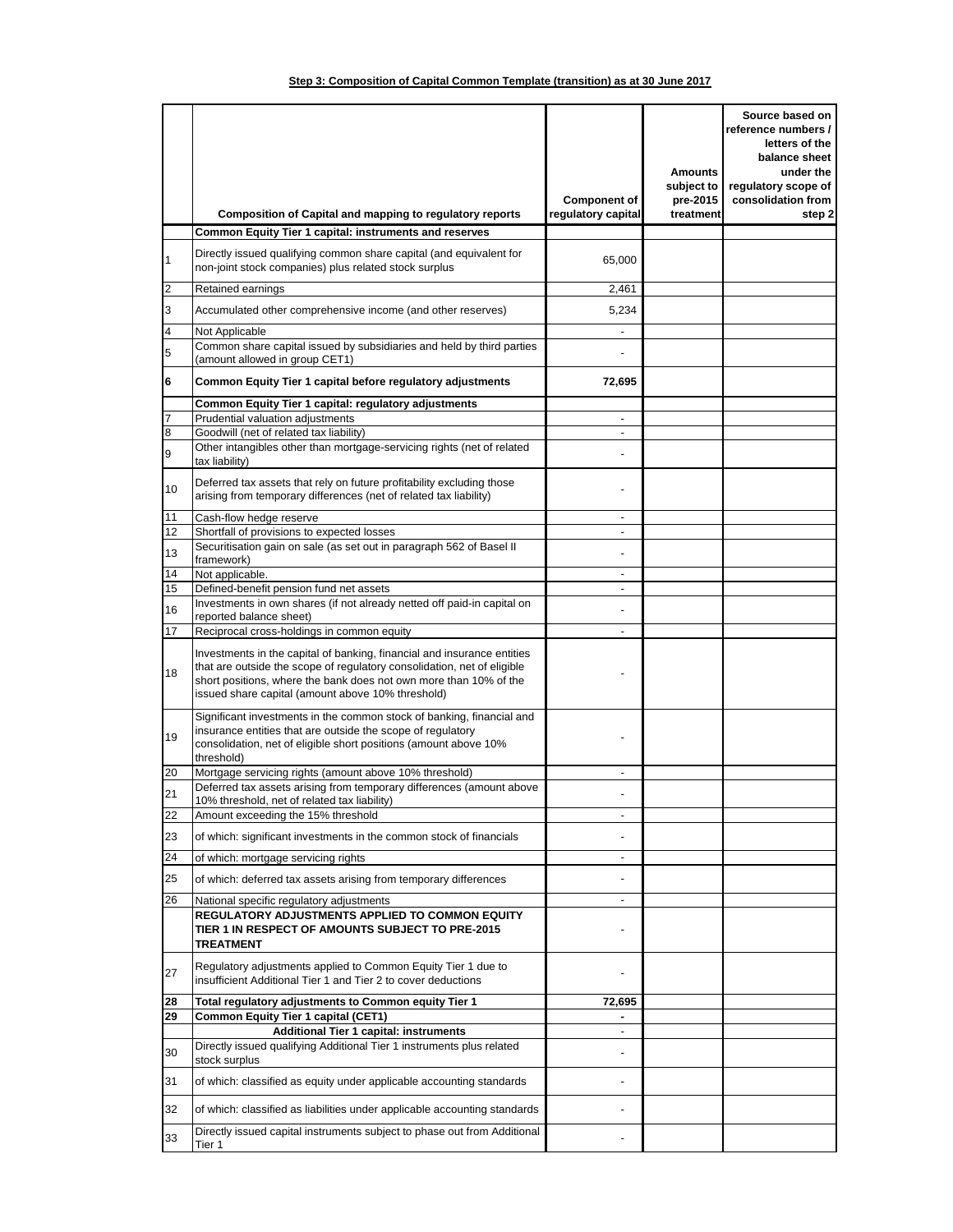| 34       | Additional Tier 1 instruments (and CET1 instruments not included in<br>row 5) issued by subsidiaries and held by third parties (amount |                               |  |
|----------|----------------------------------------------------------------------------------------------------------------------------------------|-------------------------------|--|
|          | allowed in group AT1)                                                                                                                  |                               |  |
| 35       | of which: instruments issued by subsidiaries subject to phase out                                                                      |                               |  |
|          |                                                                                                                                        |                               |  |
| 36       | Additional Tier 1 capital before regulatory adjustments                                                                                |                               |  |
| 37       | Additional Tier 1 capital: regulatory adjustments<br>Investments in own Additional Tier 1 instruments                                  | ٠<br>$\overline{\phantom{a}}$ |  |
| 38       | Reciprocal cross-holdings in Additional Tier 1 instruments                                                                             | $\blacksquare$                |  |
|          | Investments in the capital of banking, financial and insurance entities                                                                |                               |  |
|          | that are outside the scope of regulatory consolidation, net of eligible                                                                |                               |  |
| 39       | short positions, where the bank does not own more than 10% of the                                                                      |                               |  |
|          | issued common share capital of the entity (amount above 10%                                                                            |                               |  |
|          | threshold)<br>Significant investments in the capital of banking, financial and                                                         |                               |  |
| 40       | insurance entities that are outside the scope of regulatory                                                                            |                               |  |
|          | consolidation (net of eligible short positions)                                                                                        |                               |  |
| 41       | National specific regulatory adjustments                                                                                               |                               |  |
|          | REGULATORY ADJUSTMENTS APPLIED TO ADDITIONAL TIER 1                                                                                    |                               |  |
|          | IN RESPECT OF AMOUNTS SUBJECT TO PRE-2015 TREATMENT                                                                                    |                               |  |
|          |                                                                                                                                        |                               |  |
| 42       | Regulatory adjustments applied to Additional Tier 1 due to insufficient<br>Tier 2 to cover deductions                                  |                               |  |
| 43       | Total regulatory adjustments to Additional Tier 1 capital                                                                              | $\overline{\phantom{a}}$      |  |
| 44       | Additional Tier 1 capital (AT1)                                                                                                        |                               |  |
| 45       | Tier 1 capital (T1 = CET1 + AT1)                                                                                                       | 72,695                        |  |
|          | Tier 2 capital: instruments and provisions                                                                                             |                               |  |
| 46       | Directly issued qualifying Tier 2 instruments plus related stock surplus                                                               |                               |  |
|          |                                                                                                                                        |                               |  |
| 47       | Directly issued capital instruments subject to phase out from Tier 2                                                                   |                               |  |
|          | Tier 2 instruments (and CET1 and AT1 instruments not included in                                                                       |                               |  |
| 48       | rows 5 or 34) issued by subsidiaries and held by third parties (amount                                                                 |                               |  |
|          | allowed in group Tier 2)                                                                                                               |                               |  |
| 49       | of which: instruments issued by subsidiaries subject to phase out                                                                      |                               |  |
|          |                                                                                                                                        |                               |  |
| 50       | Provisions                                                                                                                             | 940<br>940                    |  |
| 51       | Tier 2 capital before regulatory adjustments<br>Tier 2 capital: regulatory adjustments                                                 |                               |  |
|          |                                                                                                                                        |                               |  |
|          |                                                                                                                                        | $\blacksquare$                |  |
| 52<br>53 | Investments in own Tier 2 instruments                                                                                                  | ÷.                            |  |
|          | Reciprocal cross-holdings in Tier 2 instruments<br>Investments in the capital of banking, financial and insurance entities             |                               |  |
|          | thatare outside the scope of regulatory consolidation, net of eligible                                                                 |                               |  |
| 54       | short positions, where the bank does not own more than 10% of the                                                                      |                               |  |
|          | issued common share capital of the entity (amount above the 10%                                                                        |                               |  |
|          | threshold)                                                                                                                             |                               |  |
| 55       | Significant investments in the capital banking, financial and insurance                                                                |                               |  |
|          | entities that are outside the scope of regulatory consolidation (net of<br>eligible short positions)                                   |                               |  |
| 56       | National specific regulatory adjustments                                                                                               |                               |  |
|          |                                                                                                                                        |                               |  |
|          | REGULATORY ADJUSTMENTS APPLIED TO TIER 2 IN RESPECT<br>OF AMOUNTS SUBJECT TO PRE-2015 TREATMENT                                        |                               |  |
|          |                                                                                                                                        |                               |  |
| 57       | Total regulatory adjustments to Tier 2 capital                                                                                         |                               |  |
| 58<br>59 | Tier 2 capital (T2)<br>Total capital (TC = $T1 + T2$ )                                                                                 | 940<br>73,635                 |  |
|          | RISK WEIGHTED ASSETS IN RESPECT OF AMOUNTS SUBJECT                                                                                     |                               |  |
|          | TO PRE-2015 TREATMENT                                                                                                                  |                               |  |
| 60       | <b>Total risk weighted assets</b>                                                                                                      | 185,028                       |  |
|          | <b>Capital ratios</b>                                                                                                                  |                               |  |
| 61       | Common Equity Tier 1 (as a percentage of risk weighted assets)                                                                         | 39.29%                        |  |
|          |                                                                                                                                        |                               |  |
| 62<br>63 | Tier 1 (as a percentage of risk weighted assets)<br>Total capital (as a percentage of risk weighted assets)                            | 39.29%<br>39.80%              |  |
|          |                                                                                                                                        |                               |  |
|          | Institution specific buffer requirement (minimum CET1 requirement                                                                      |                               |  |
| 64       | plus capital conservation buffer plus countercyclical buffer<br>requirements plus D-SIB buffer requirement expressed as a              | 9.00%                         |  |
|          | percentage of risk weighted assets)                                                                                                    |                               |  |
|          |                                                                                                                                        |                               |  |
| 65       | of which: capital conservation buffer requirement                                                                                      | 2.50%                         |  |
| 66       | of which: bank specific countercyclical buffer requirement (N/A)                                                                       | 0.00%                         |  |
| 67       | of which: D-SIB buffer requirement (N/A)                                                                                               | 0.00%                         |  |
| 68       | Common Equity Tier 1 available to meet buffers (as a percentage of                                                                     | 39.29%                        |  |
|          | risk weighted assets)                                                                                                                  |                               |  |
| 69       | National minima including CCB (if different from Basel 3)                                                                              | 9.00%                         |  |
| 70       | CBB Common Equity Tier 1 minimum ratio<br>CBB Tier 1 minimum ratio                                                                     | 10.50%                        |  |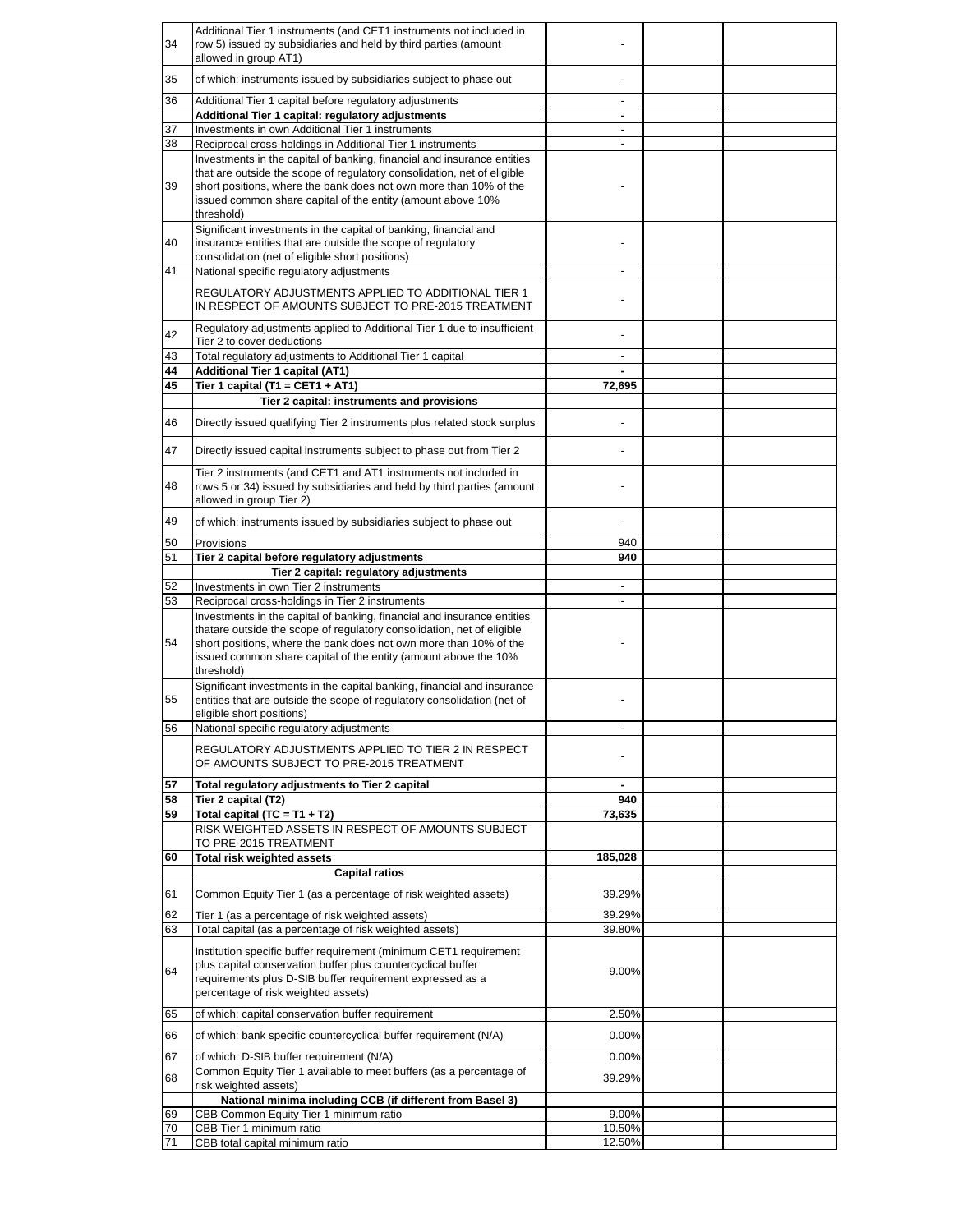|    | Amounts below the thresholds for deduction (before risk<br>weighting)                                                                 |       |  |
|----|---------------------------------------------------------------------------------------------------------------------------------------|-------|--|
| 72 | Non-significant investments in the capital of other financials                                                                        | 729   |  |
| 73 | Significant investments in the common stock of financials                                                                             | 239   |  |
| 74 | Mortgage servicing rights (net of related tax liability)                                                                              |       |  |
| 75 | Deferred tax assets arising from temporary differences (net of related<br>tax liability)                                              |       |  |
|    | Applicable caps on the inclusion of provisions in Tier 2                                                                              |       |  |
| 76 | Provisions eligible for inclusion in Tier 2 in respect of exposures<br>subject to standardised approach (prior to application of cap) | 940   |  |
| 77 | Cap on inclusion of provisions in Tier 2 under standardised approach<br>(1.25% of Credit Risk weighted Assets)                        | 2,083 |  |
| 78 | <b>NA</b>                                                                                                                             |       |  |
| 79 | <b>NA</b>                                                                                                                             |       |  |
|    | Capital instruments subject to phase-out arrangements                                                                                 |       |  |
|    | (only applicable between 1 Jan 2020 and 1 Jan 2024)                                                                                   |       |  |
| 80 | Current cap on CET1 instruments subject to phase out arrangements                                                                     |       |  |
| 81 | Amount excluded from CET1 due to cap (excess over cap after<br>redemptions and maturities)                                            |       |  |
| 82 | Current cap on AT1 instruments subject to phase out arrangements                                                                      |       |  |
| 83 | Amount excluded from AT1 due to cap (excess over cap after<br>redemptions and maturities)                                             |       |  |
| 84 | Current cap on T2 instruments subject to phase out arrangements                                                                       |       |  |
| 85 | Amount excluded from T2 due to cap (excess over cap after<br>redemptions and maturities                                               |       |  |